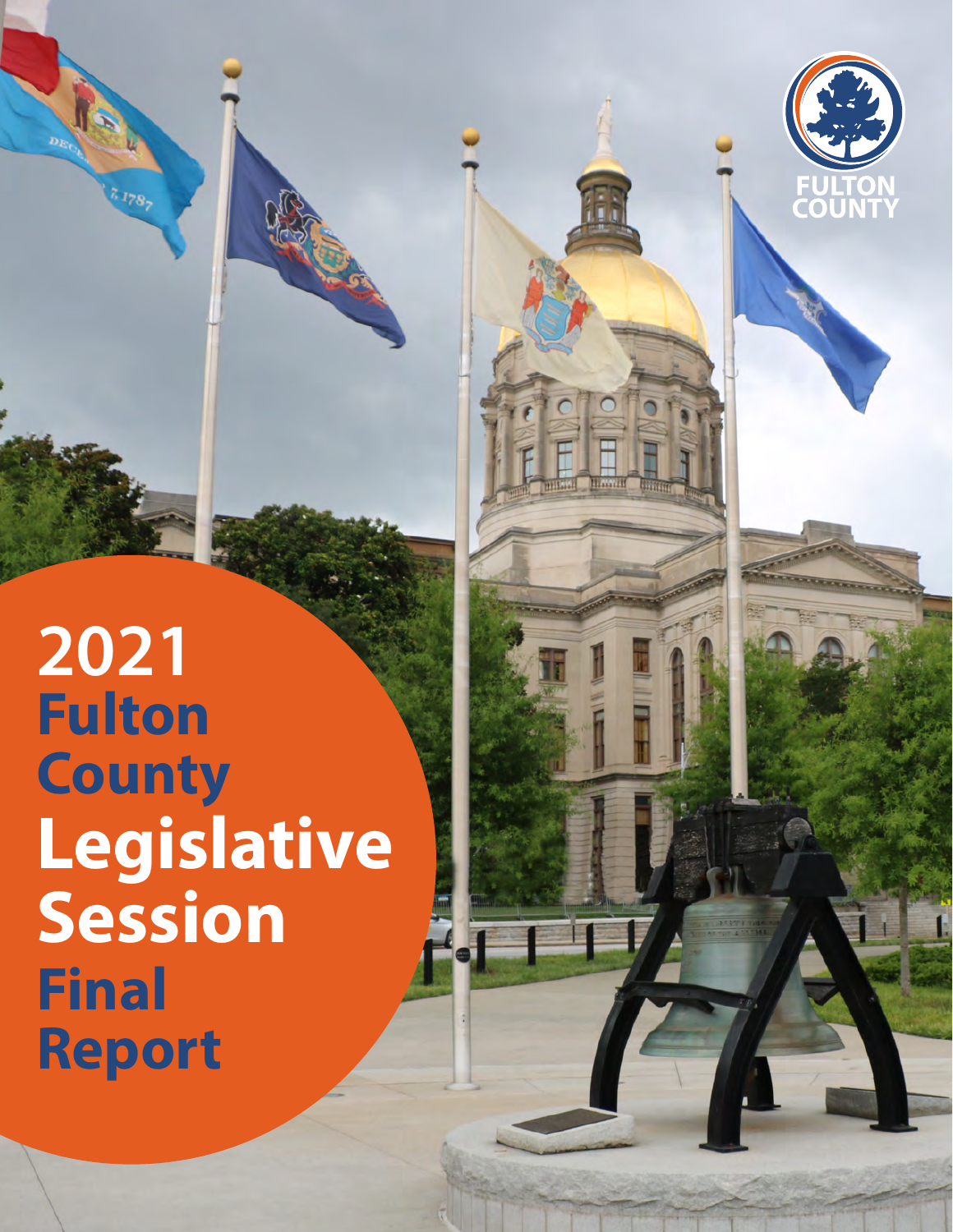## **TABLE OF CONTENTS**

| <b>Summary of Key Legislation</b>                           |    |  |  |  |
|-------------------------------------------------------------|----|--|--|--|
|                                                             | 9  |  |  |  |
|                                                             | 10 |  |  |  |
|                                                             | 11 |  |  |  |
| <b>Adopted Legislation Impacting Fulton County Services</b> |    |  |  |  |
|                                                             | 13 |  |  |  |
|                                                             | 16 |  |  |  |
|                                                             | 17 |  |  |  |
|                                                             | 20 |  |  |  |
|                                                             | 22 |  |  |  |
|                                                             |    |  |  |  |
|                                                             |    |  |  |  |
|                                                             |    |  |  |  |
| 33                                                          |    |  |  |  |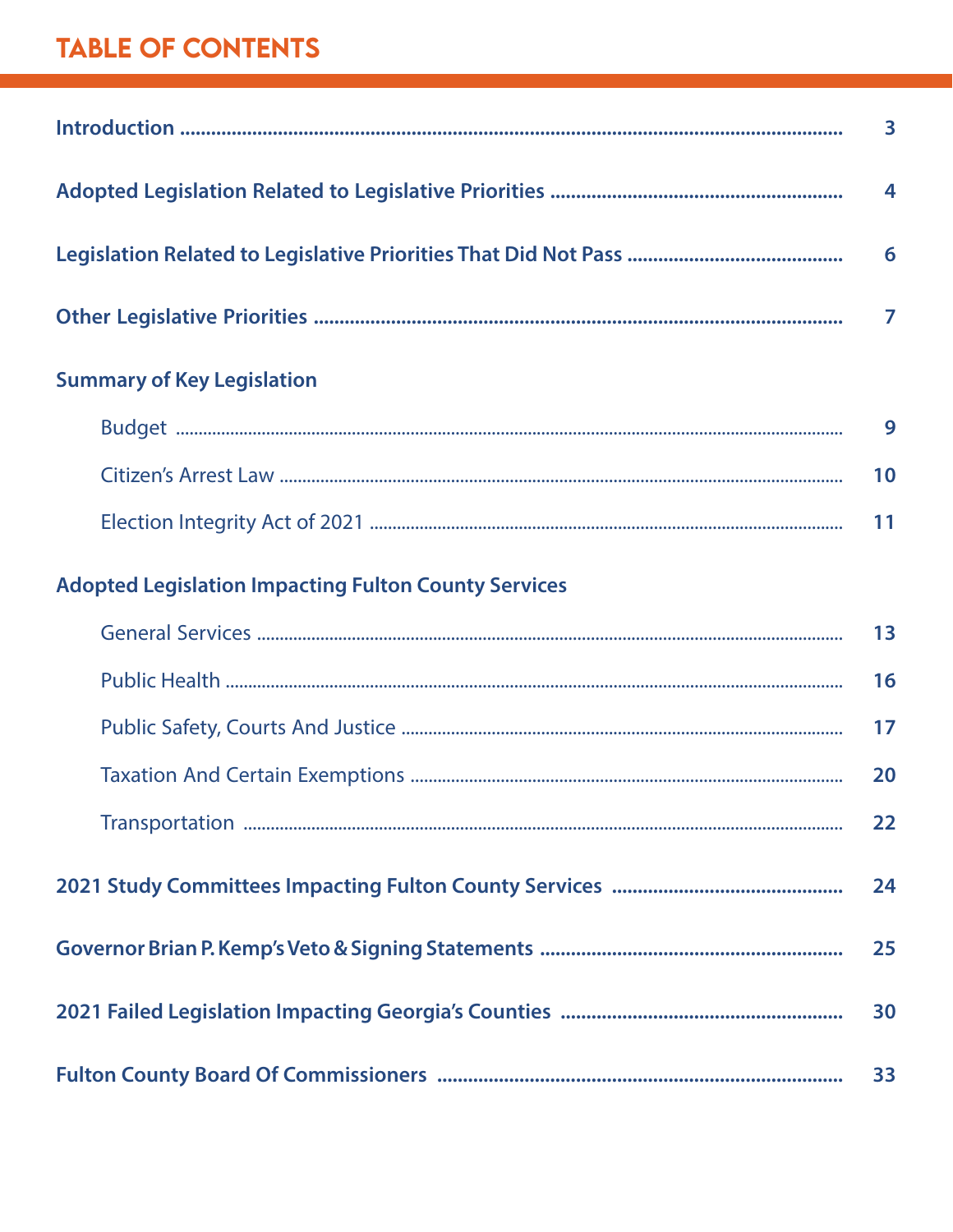## <span id="page-2-0"></span>**Regular Session**

The 156th Georgia General Assembly convened its first regular session on Monday, January 11, 2021 and adjourned Sine Die on Wednesday, March 31, 2021. All first-year biennial legislative session bills introduced that did not pass are eligible for passage during the 2022 Legislative Session. Examples of the diverse issues state elected officials focused on this year include:

- Over 80 Elections Bills
- Human Trafficking, Domestic Violence and Sexual Assault
- Year-Round Daylight Savings Time
- Income Tax Reductions
- Public Healthcare Including COVID-19 Responses and Funding
- Legalization Of Gambling and Sports Betting
- Freight & Logistics Funding
- Trust Funds Protections
- Probation Reform

The following key legislative priorities supported by Fulton County Government were addressed in bills that received final passage this session: ensuring necessary Covid-19 response resources; ensuring autonomy for Fulton County Executive Airport - Brown Field; and creating a more efficient and effective justice system. Bills that will assist survivors of human trafficking, an area of high importance to Fulton County Government, were also passed during this year's legislative session. Based on these legislative outcomes and departmental feedback, the Fulton County Board of Commissioners will adopt a new legislative agenda for the 2022 Legislative Session in fall 2021.

## **Special Session on Redistricting**

Governor Brian P. Kemp will call a Special Session in the fall for the Georgia General Assembly to redraw the boundaries of the state's legislative and congressional districts based on data from the 2020 Census. Once final 2020 Census data is received by Georgia's Legislative and Congressional Reapportionment Office, updating of Georgia's maps will begin. Public hearings will be held throughout the state to receive input from citizens all over Georgia as both the House and Senate Reapportionment Committees meet to discuss new maps. The maps will be produced and voted on by both legislative chambers. If passed by the Georgia House and Senate, Governor Kemp will sign or veto the completed maps. This will be the first decennial redistricting cycle in which state maps will not have to be approved by the federal government.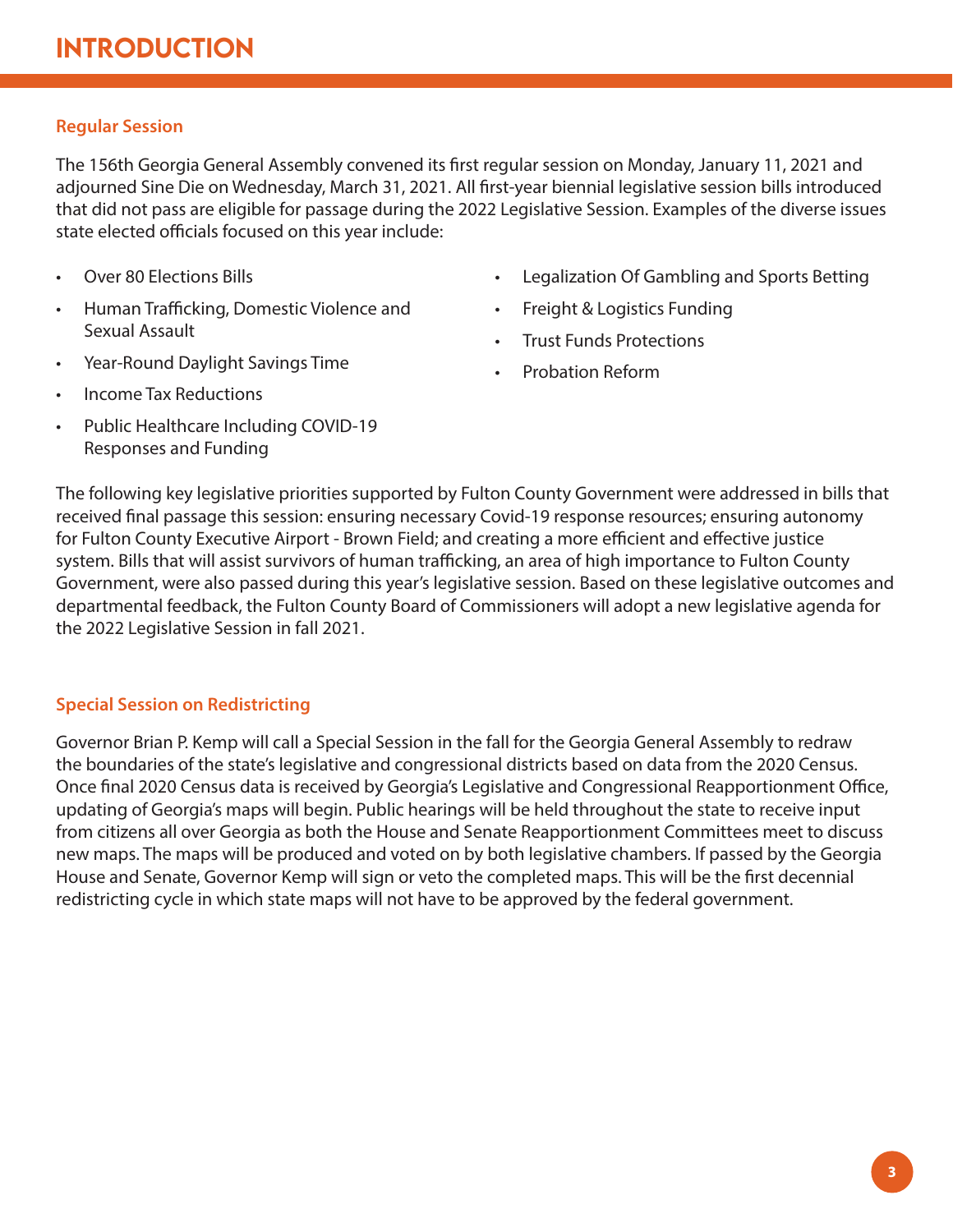## <span id="page-3-0"></span>**Ext.** Ensure Necessary Resources for COVID-19 Response

## **[HB 112 COVID-19 Liability Protections – Rep. Kelley R-16 \(Cedartown\)](https://www.legis.ga.gov/legislation/58959)**

## *EFFECTIVE: MAY 4, 2021; ACT 175*

Extends liability protections for local governments and businesses for negligence claims associated with exposure or transmission of COVID-19 on their premises for one year through July 14, 2022.

## **[HB 653 Georgia Pharmacy Practice Act – Rep. Jasperse R-11 \(Jasper\)](https://www.legis.ga.gov/legislation/60121)**

## *EFFECTIVE: MAY 6, 2021; ACT 240*

Allows pharmacists at a pharmacy or other facility to continue to conduct COVID-19 tests for 12 months after the end of the public health emergency declared by the United States secretary of health and human services.

## **[SB 46 Authorize Emergency Medical Technicians and Cardiac Technicians to Administer Vaccines –](https://www.legis.ga.gov/legislation/59079)  Sen. Burke R-11 (Bainbridge)**

## *EFFECTIVE: MAY 10, 2021; ACT 292*

Allows Emergency Medical Technicians and Cardiac Technicians to administer vaccines in public health emergencies and requires reporting to the Department of Public health regarding vaccinations. SB 46 also allows for persons completing the Department of Corrections firefighter course to apply for certification as an Emergency Medical Technician with additional drug testing requirements to maintain certification.

## **[SB 235 Revise Offenses of Public Order Relating to Mask – Sen. Watson R-1 \(Savannah\)](https://www.legis.ga.gov/legislation/59966)**

#### *EFFECTIVE: JULY 1, 2021*

Allows the wearing of mask or face covering to comply with any health care agency or health care provider guidance to prevent the spread of COVID-19, other coronaviruses or influenza.

## **K** Ensure Autonomy for Fulton County Executive Airport – Brown Field

## **[HB 445 City of South Fulton; change corporate boundaries – Rep. Bruce D-61 \(Atlanta\)](https://www.legis.ga.gov/legislation/59640)**

## *EFFECTIVE: MAY 10, 2021; ACT 265*

Changes the corporate boundaries of the City of South Fulton to include the Fulton Industrial District south of the centerline of the right of way of State Route 402, also known as Interstate 20, except the Fulton County Executive Airport - Charlie Brown Field.

## **[HB 459 Local government; prohibit annexations of county operated airport property – Rep. Martin R-49](https://www.legis.ga.gov/legislation/59681)  (Alpharetta)**

## *EFFECTIVE: MAY 10, 2021; ACT 276*

Prohibits a municipality that contains more than 85 square miles within its corporate limits from annexing any territory on which a public airport operated by a county is located unless the governing authority of such county adopts a resolution approving such annexation within 90 days prior to the governing authority of the municipality holding a vote on such annexation. **4**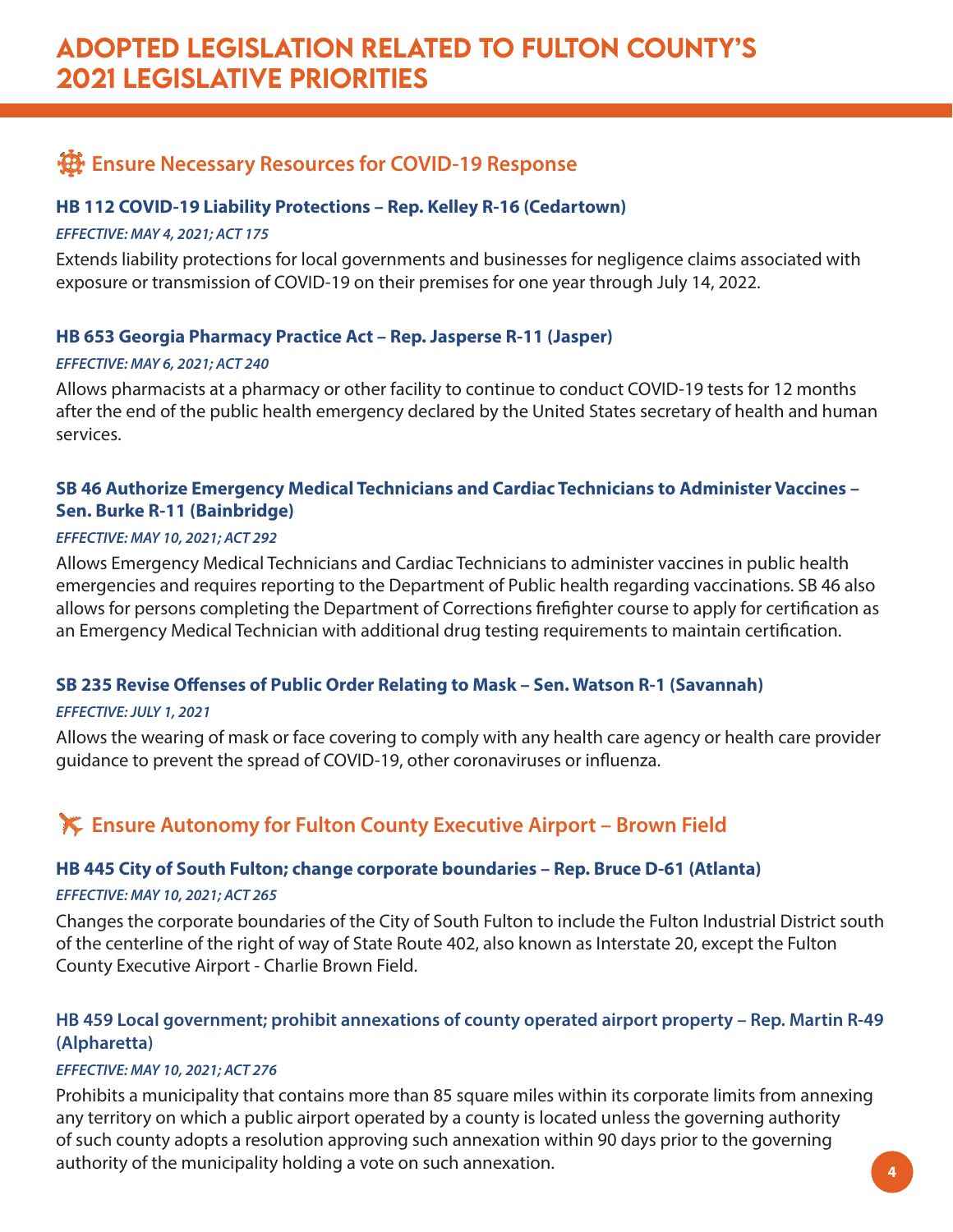## **Create A More Efficient & Effective Justice System**

## **[HB 635 Allow Judges to Perform Duties from Any Location – Rep. Leverett R-33 \(Elberton\)](https://www.legis.ga.gov/legislation/60047)**

## *EFFECTIVE: MAY 4, 2021; ACT 202*

Allows judges of the superior, state, probate, and magistrate to perform duties from any location via video conferencing. The chief judge is allowed to waive speedy trial timelines when there is an extreme backlog of cases. HB 635 also allows bench trials instead of jury trials when agreed to by both parties and allows district attorneys to file charges via accusation instead of the grand jury.

## **[SB 33 Torts; cause of action against perpetrators for victims of human trafficking – Sen. Dixon R-45](https://www.legis.ga.gov/legislation/59057)  (Buford)**

## *EFFECTIVE: JULY 1, 2021; ACT 28*

Allows survivors of human trafficking to recover damages and reasonable attorney's fees in a court of law against traffickers.

## **[SB 34 Domestic Relations; name change; victims of human trafficking may petition – Sen. Dixon R-45](https://www.legis.ga.gov/legislation/59058)  (Buford)**

## *EFFECTIVE: JULY 1, 2021; ACT 29*

Allows privacy for name changes (non-disclosure waiver) for persons formerly trafficked.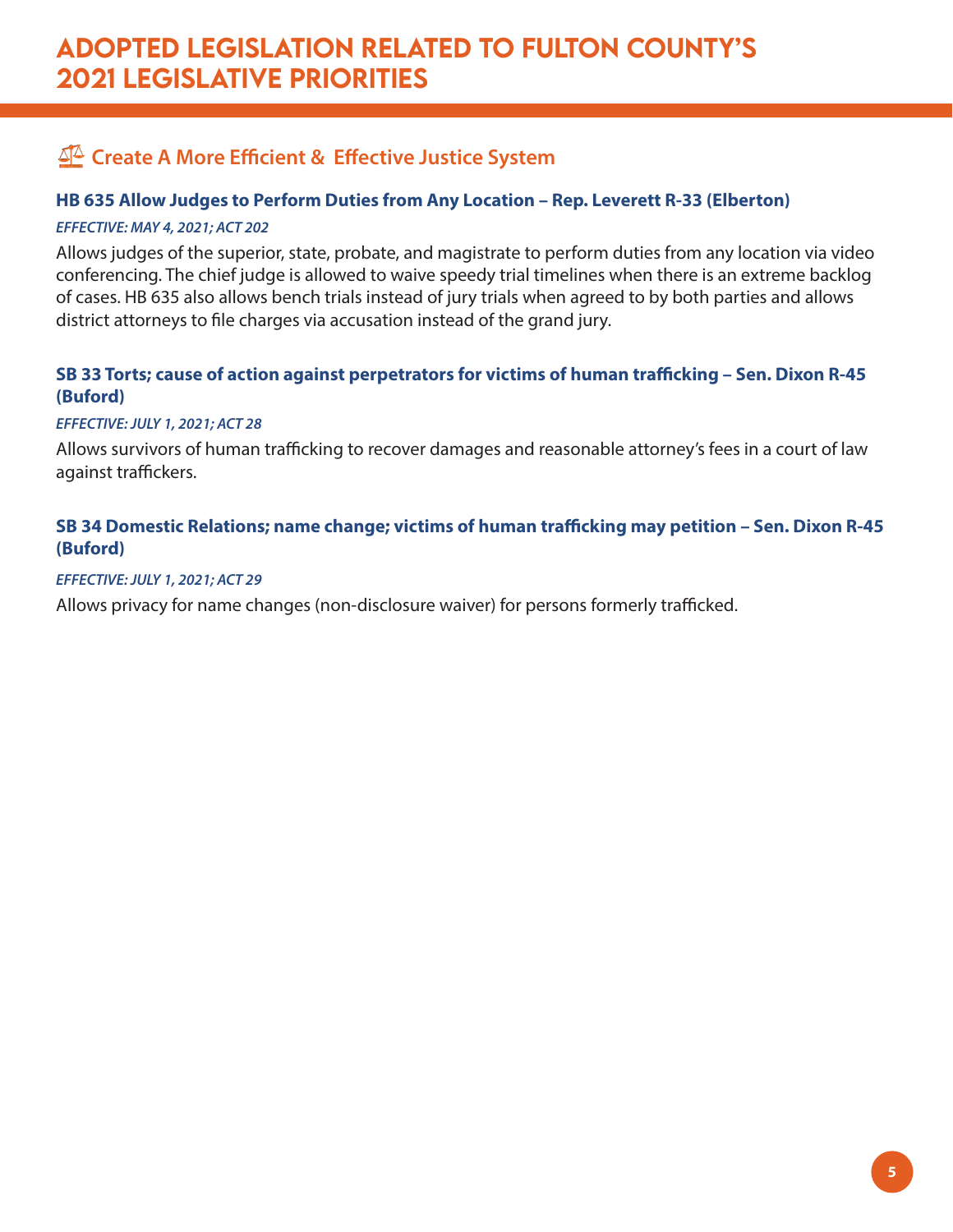## <span id="page-5-0"></span>**K** Ensure Autonomy for Fulton County Executive Airport – Brown Field

## **[HB 836 City of Atlanta; change corporate limits – Rep. Bruce D-61 \(Atlanta\)](https://www.legis.ga.gov/legislation/60783)**

Changed the corporate boundaries of the City of Atlanta to include the Fulton Industrial District north of the centerline of the right of way of State Route 402, also known as Interstate 20, except the Fulton County Executive Airport - Charlie Brown Field.

#### **Ensure Secure & Accessible Elections**  $\rightarrow$

## **[HB 77 Electors May Vote in any Precinct – Rep. Bruce D-61 \(Atlanta\)](https://www.legis.ga.gov/legislation/58895)**

Allowed an elections superintendent to permit any voter of the county to vote in any precinct of the county.

## **[HB 113 Same day Registration and Voting – Rep. Alexander D-66 \(Hiram\)](https://www.legis.ga.gov/legislation/58960)**

Allowed people to register to vote in person at their precinct polling place on election day for primary and general elections, or at the registrar's office during the early voting period.

## **Simplify Homestead Exemptions**

## **[HB 75 Property Tax: Clarify Millage Rate Notification Requirements – Rep. Gambill R-15 \(Cartersville\)](https://www.legis.ga.gov/legislation/58893)**

The proposed notice language provided the property owner with clearer information on how to calculate his/her taxes and clarified that while a proposed millage rate that is higher than the rollback rate would result in overall higher government tax revenue, an individual property owner's taxes may or may not go up. Additionally, HB 75 allowed any local government that has a "floating" homestead property tax exemption to dispense with the otherwise applicable public notification of tax increase requirements.

## **Support Homeowner Protections**

## **[HR 117 House Study Committee on Homeowners' Associations, Condominium Owners' Associations,](https://www.legis.ga.gov/legislation/59431)  and Property Owners in Community Associations – Rep. Boddie D-62 (East Point)**

Created a five member House Study Committee on Homeowners' Associations, Condominium Owners' Associations, and Property Owners in Community Associations. The committee would have studied how various communities could be better organized to implement requirements and procedures for turnover and transition from declarants, developers, or other establishing entities to property owners comprising the community association.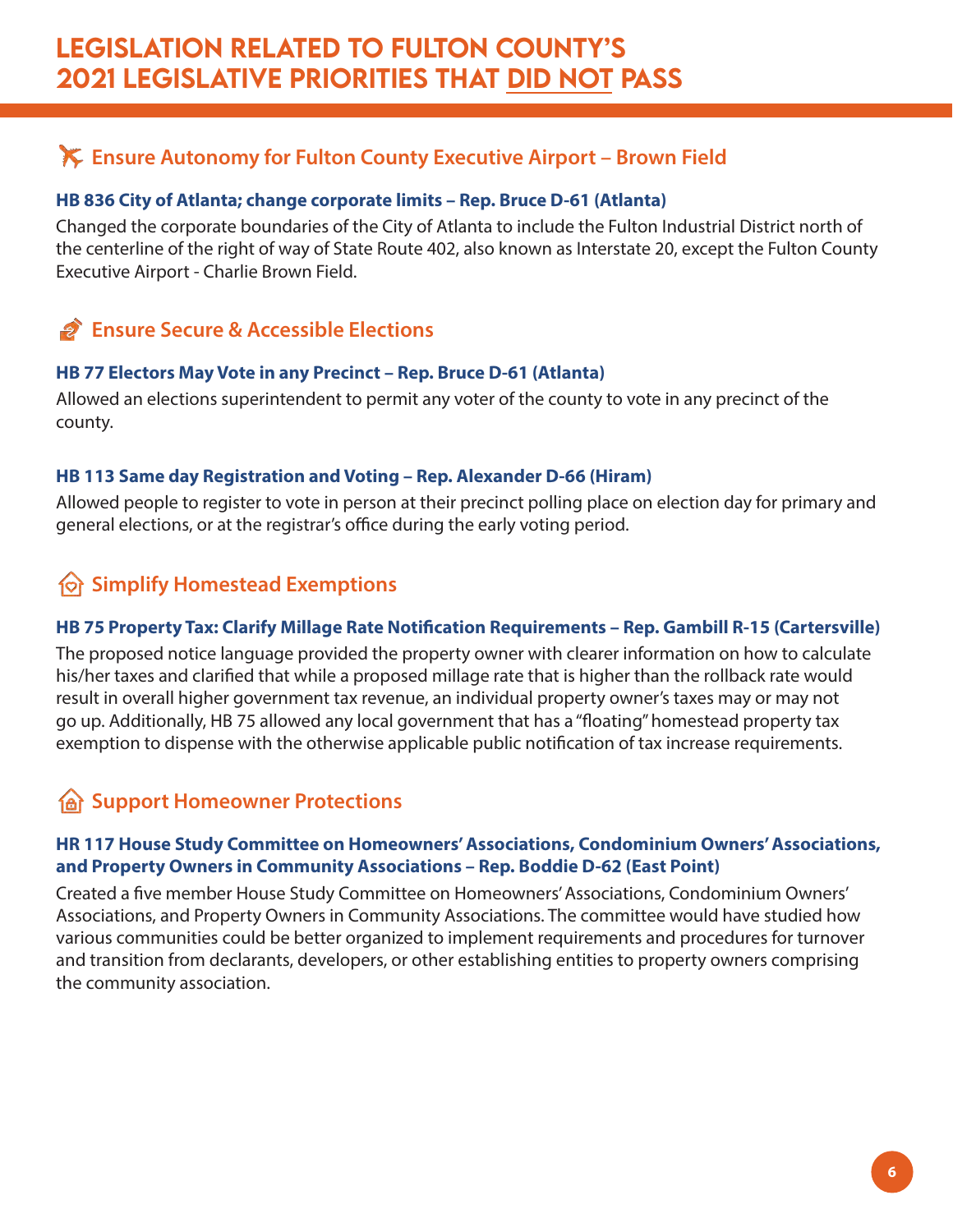## <span id="page-6-0"></span>**Strengthen Behavioral Health Model & Funding For Substance Abuse Prevention**

*Fulton County received an annual budgetary allotment of \$500,000 for the HomeFirst public-private partnership to provide behavioral health services for permanent homeless supported housing.* 

*However, no new legislation related to this priority was introduced in the 2021 legislative session.*

Fulton County supports greater funding for behavioral health programs to ensure that service levels can meet current needs and:

- Fulton County seeks \$1.5 million in annual funding to support behavioral health services for formerly homeless individuals in permanent supportive housing. This will allow Fulton County to maintain and establish services that began following the 2019 legislative session.
- Fulton County supports policies and additional funding to create greater capacity related to opioid and addiction prevention, treatment and recovery programs.
- Fulton County seeks to be recognized and funded as the primary safety net provider for behavioral health services for uninsured and under-insured residents in our county.

## **Ha Create Equity In Appeals Process For Commercial Property Assessments**

*Legislation related to this priority was not introduced in the 2021 legislative session.*

Fulton County proposes changes in the appeals process for assessments of commercial properties including:

- Requiring mandatory reporting of all income and expenses associated with the commercial property at the time an appeal is filed.
- Amendment to O.C.G.A. § 48-5-299 (c) to clearly define "significant/material" change in existing law to include includes changes in income, vacancy and cap rates.
- Updating appeals forms for commercial properties to require declaration of recent fee appraisals.
- Limiting appeal rights on Development Authority parcels during all or part of the 10-year "ramp up" period.

### **Support Creative Industries**

*Legislation related to this priority was not introduced in the 2021 legislative session.*

Fulton County is an ardent supporter of arts and culture in all communities and:

• Fulton County supports legislation that continues incentives that support job creation and business opportunity through creative industries, including film and television, post-production, fashion, music and e-sports.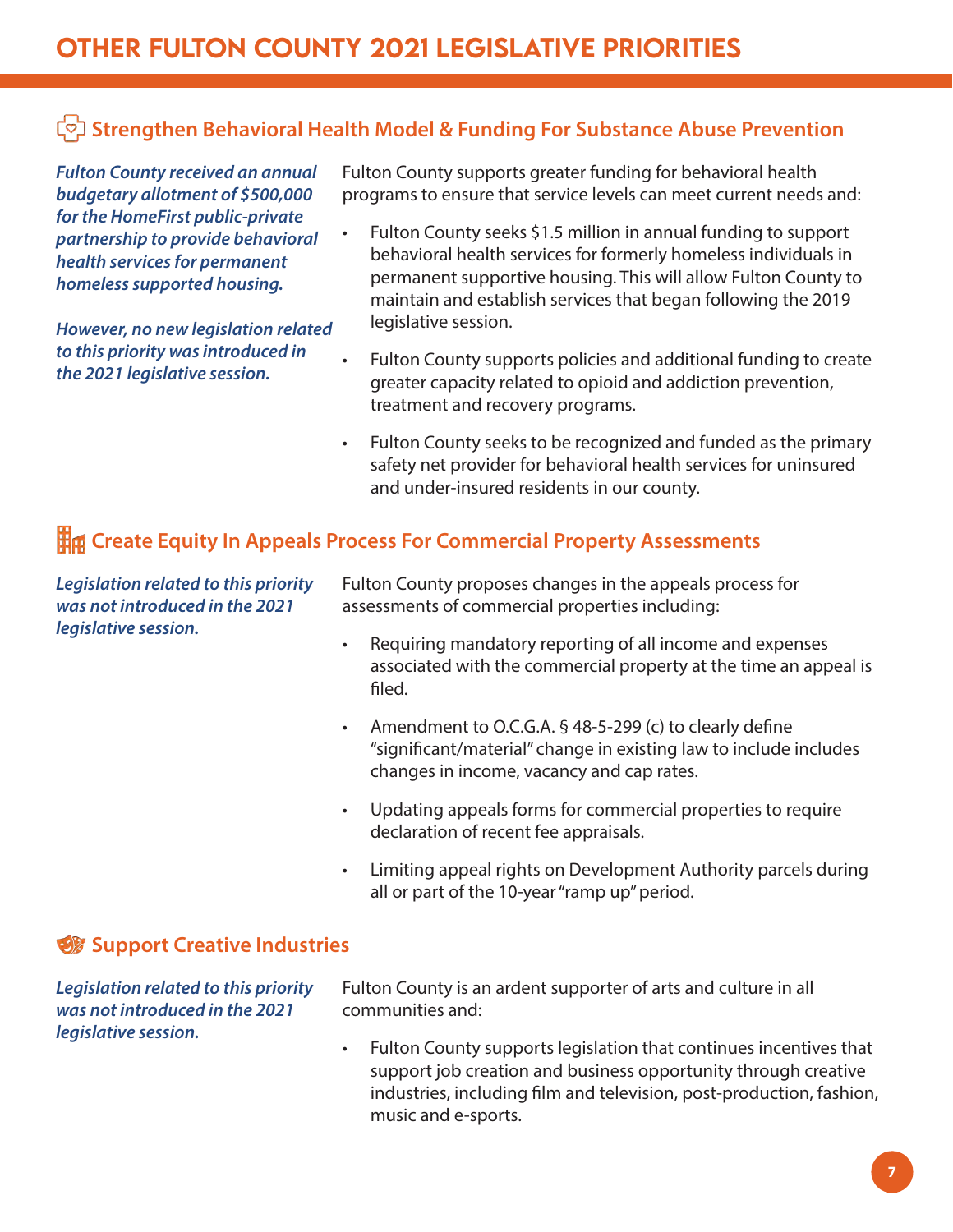## **Support Housing Solutions & Affordability**

*Legislation related to this priority was not introduced in the 2021 legislative session.*

Fulton County supports fair, accessible, affordable housing solutions for all residents:

- Fulton County supports legislation that provides quality affordable housing for low to moderate income residents.
- Fulton County requests that the State of Georgia allocate ongoing housing funding to address the growing homeless population.

## **Support Evictions Record Sealing**

*Legislation related to this priority was not introduced in the 2021 legislative session.*

Fulton County proposes that eviction records filed due to nonpayment of rent be sealed under the following guidelines:

- A court of competent jurisdiction will order the immediate sealing of all public records that are in the custody of the clerk of court making civil case records permanently unavailable to the public in dispossessory actions when the plaintiff does not prevail.
- In periods of a public health emergency, a one-time sealing of civil case records in dispossessory actions shall be effective immediately provided that such dispossessory action was due to non-payment caused by uncontrolled loss of income.
- If a settlement agreement is effectuated or when three years have lapsed since a resolved case of dispossessory action caused by non-payment.

## **Support Medicaid Coverage For Heart Transplants**

*Legislation related to this priority was not introduced in the 2021 legislative session.*

Fulton County supports an equitable, patient-first approach to heart organ transplantation for Georgia patients suffering end-stage heart disease. Accordingly:

• Fulton County urges the State of Georgia to update its Medicaid Handbook by amending the Medicaid Standards for Organ Transplant Services to include authorization for adult heart transplantation.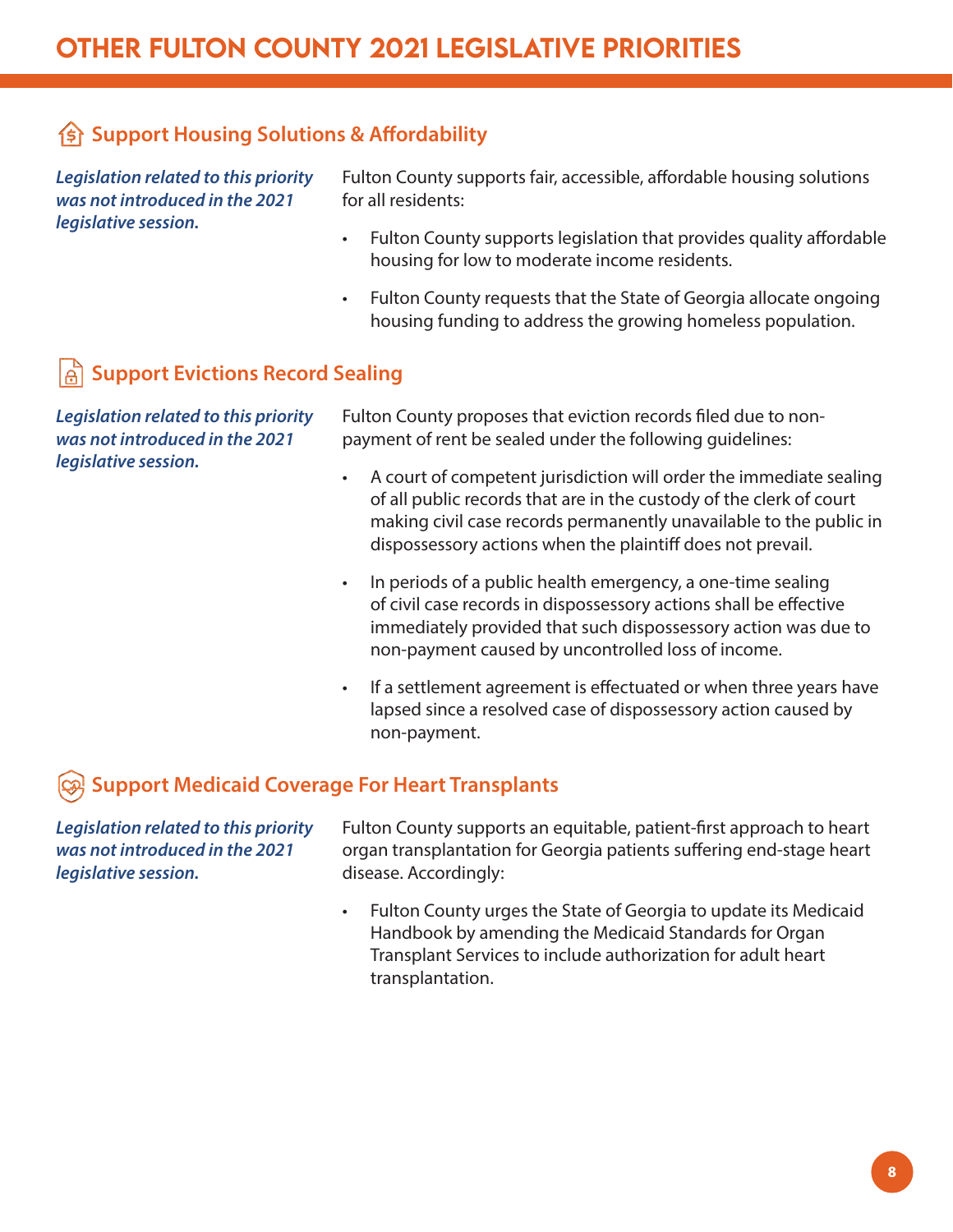## <span id="page-8-0"></span>**Amended Fiscal Year 2021 Budget**

The final revenue estimate for the [Amended Fiscal Year 2021 Budget \(HB 80\) w](https://www.legis.ga.gov/legislation/58910)as \$26.5 billion which is an increase in overall spending by \$654 million. Highlights include:

- \$27 million to the Department of Public Health for technology and staff.
- \$1,000 one-time bonus payment to state employees earning less than \$80,000 annually.
- Funding for the purchase of 520 new school buses.
- Utilization of existing funds to provide a 10% pay increase to correctional officers in state facilities.

## **Fiscal Year 2022 Budget**

[The Fiscal Year 2022 Budget \(HB 81\) in](https://www.legis.ga.gov/legislation/58911)cludes a revenue estimate of \$27.2 billion, an increase of \$1.34 billion, or 5.2%, over the original Fiscal Year 2021 budget. Highlights include:

- Restores \$58.5 million for the Department of Behavioral Health and Developmental Disabilities including \$7 million added for a new 16-bed behavioral health crisis center to expand the service capacity of the state's crisis system. This innovative center will serve individuals who are in crisis and have both a mental health diagnosis and an intellectual or developmental disability.
- Adds \$9.2 million for core services to increase the service capacity and promote funding equity of the state's providers to combat the negative impact of COVID-19 in mental health and addiction. This investment allows the state to serve an additional 7,415 individuals per year.
- \$6 million to the Metropolitan Atlanta Rapid Transit Authority (MARTA). MARTA will use the funds to complete improvements at its Bankhead Station in order to improve accessibility near the newly announced Microsoft campus.
- Adds \$1.5 million to implement new ballot security protocols found in [SB 202.](https://www.legis.ga.gov/legislation/59827)
- In the Agricultural Education program, \$340,000 is provided for four new young farmer positions in Fulton, Pickens, Ware, and Worth counties at \$85,000 each.
- \$500,000 award continued for Fulton's County's HomeFirst public-private partnership which provides behavioral health services for permanent homeless supported housing.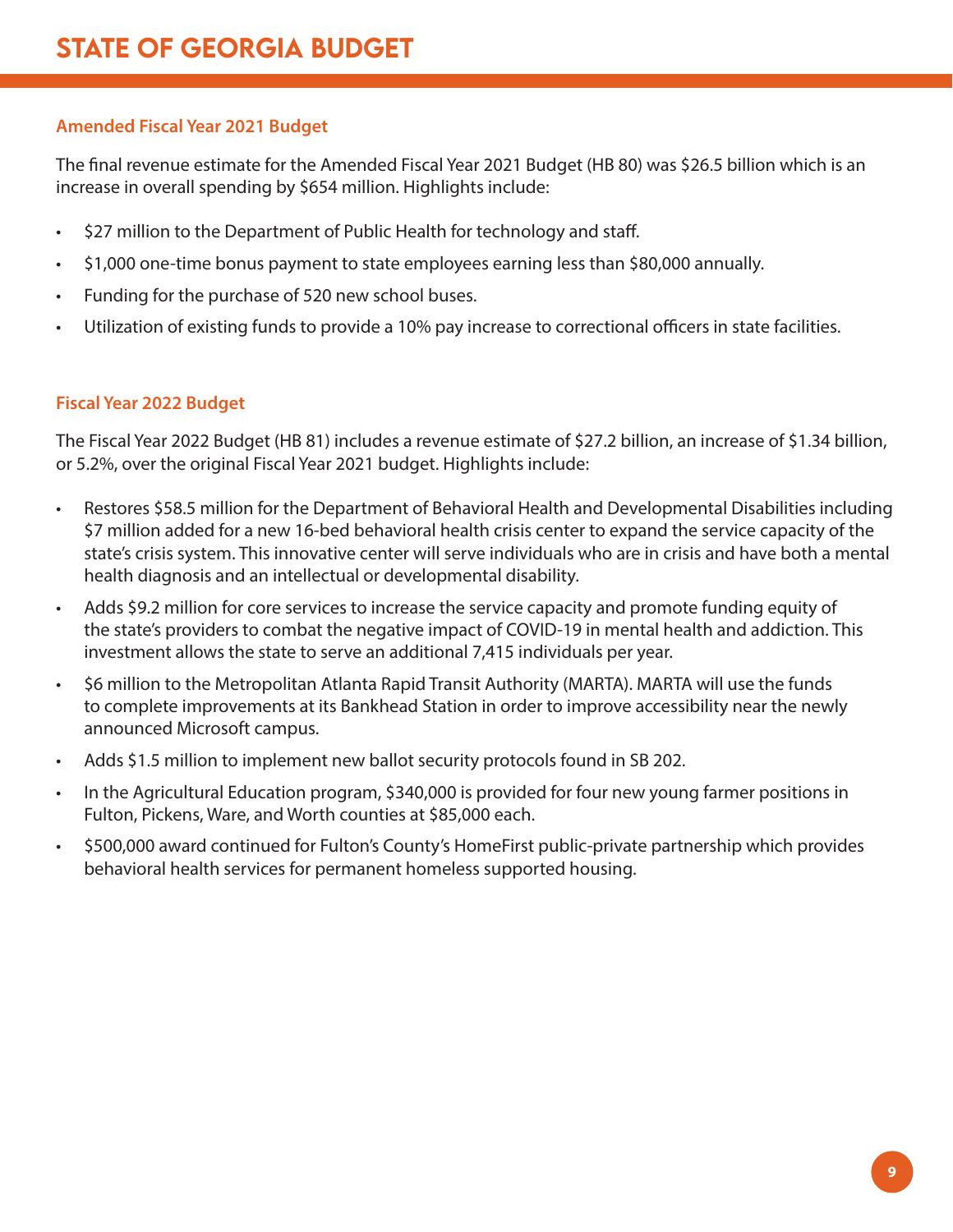## <span id="page-9-0"></span>**Georgia Citizen's Arrest Law**

[House Bill 479, a](https://www.legis.ga.gov/legislation/59726)uthored by Representative Bert Reeves R-34 (Marietta), repeals the Citizens Arrest Law, removing the current law provision that allows for a private citizen to detain another private citizen on the basis of reasonable suspicion that a criminal activity occurred. This historic bi-partisan legislation was signed by Governor Brian. P. Kemp on May 10, 2021 as Act 264. Georgia is now the first state in the country to repeal citizen's arrest statute. Highlights include:

- Law enforcement officers are authorized to make arrests outside of their jurisdiction if the offense is committed in an officer's presence or within an officer's immediate knowledge; when in immediate pursuit of an offender for an offense committed within the officer's jurisdiction; or while assisting another law enforcement officer in the jurisdiction of the other officer.
- Exceptions for business owners, retail/restaurant employees and private security officers in the cases of detaining individuals for shoplifting or theft are provided. Any of these private persons who detain an individual must either release the individual or contact law enforcement within a reasonable time. Any individual detained by these private persons who is not released will be surrendered to a law enforcement officer along with any personal belongings removed from the individual.
- Nothing in HB 479 shall be construed to limit or alter any immunity or defense provided under Article 2 of Chapter 3 of Title 16 (Georgia's "stand your ground" law). Except in circumstances involving use of force in defense of self or others, involving use of force in defense of habitation, or involving use of force to prevent the commission of a forcible felony, any of the private persons provided for in HB 479 who detain an individual shall not use force which is intended or likely to cause great bodily harm or death, but may use reasonable force to the extent the private person reasonably believes is necessary to detain the individual.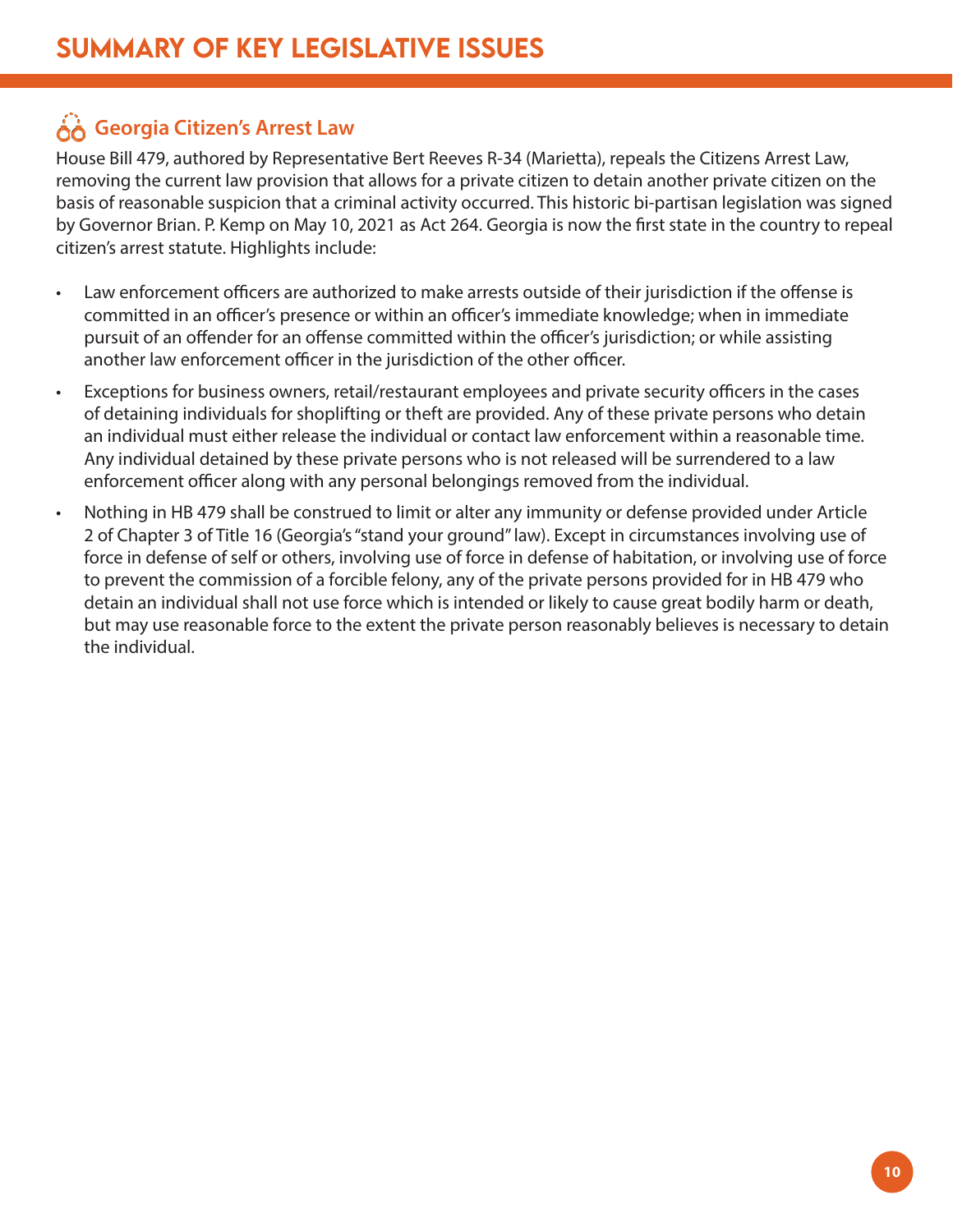## <span id="page-10-0"></span>**Election Integrity Act of 2021**

[The Election Integrity of 2021 \(Senate Bill 202\),](https://www.legis.ga.gov/legislation/59827) authored by Senator Max Burns R-23 (Sylvania), was signed by Governor Brian. P. Kemp on March 25, 2021 as Act 9. SB 202 makes substantial revisions to Chapter 2 of Title 21 of the Official Code of Georgia Annotated, relating to elections and primaries generally.

Highlights of the bill impacting Fulton County Government and Voters include:

- Mobile voting units may only be used in emergencies declared by the Governor in order to supplement the capacity of the polling place where the emergency circumstance occurred.
	- Fulton County's two mobile voting units will be used for voter educational purposes instead of mobile voting.
- Requires all counties to have at least one absentee drop box per 100,000 registered voters and only allows voters to use the drop boxes during early voting hours and inside early voting locations.
	- There will only be eight absentee ballot drop boxes allowed in Fulton County, as allowed under this legislation. (Fulton County Government employed 38 drop boxes in the 2020 election cycle.)
- Prohibits the acceptance and use of grants, gifts or funds unless they are from the federal, state or county governments.
	- In 2020, the Department of Registration and Elections received over \$10 million in grant funding.
- A performance review of local elections officials may be initiated by the county commission or a certain threshold of General Assembly members which will allow the State Election Board (SEB) to begin the process to temporarily take over low performing elections offices. The SEB could also create an independent performance review board, and no more than four elections superintendents in the state can be suspended at any given time.
	- Sanctions are possible if key deadlines are not met.
- Removal of the Secretary of State (SOS) as chair of the SEB.
- On Election Day, ballots must be counted nonstop until completion once the polls close. Additional Election Day reporting requirements are included in the bill.
	- The number of precincts in Fulton County could triple if voters wait in line for more than 1 hour during a General Election.
- If a precinct had more than 2,000 voters at the previous general election and they had to wait more than an hour to vote, then the superintendent shall reduce the size of the precinct or provide for more equipment or poll workers.
- Three required weeks of early voting will take place Monday-Friday from 9 a.m.-5 p.m. or as long as 7 a.m. – 7 p.m. Two Saturdays of early voting are required with two optional Sundays for counties.
- Mandates counties use encrypted security paper for ballots.
	- One-time funding of \$1.5 million included in State's [FY 2022 Budget \(HB 81\).](https://www.legis.ga.gov/legislation/58911)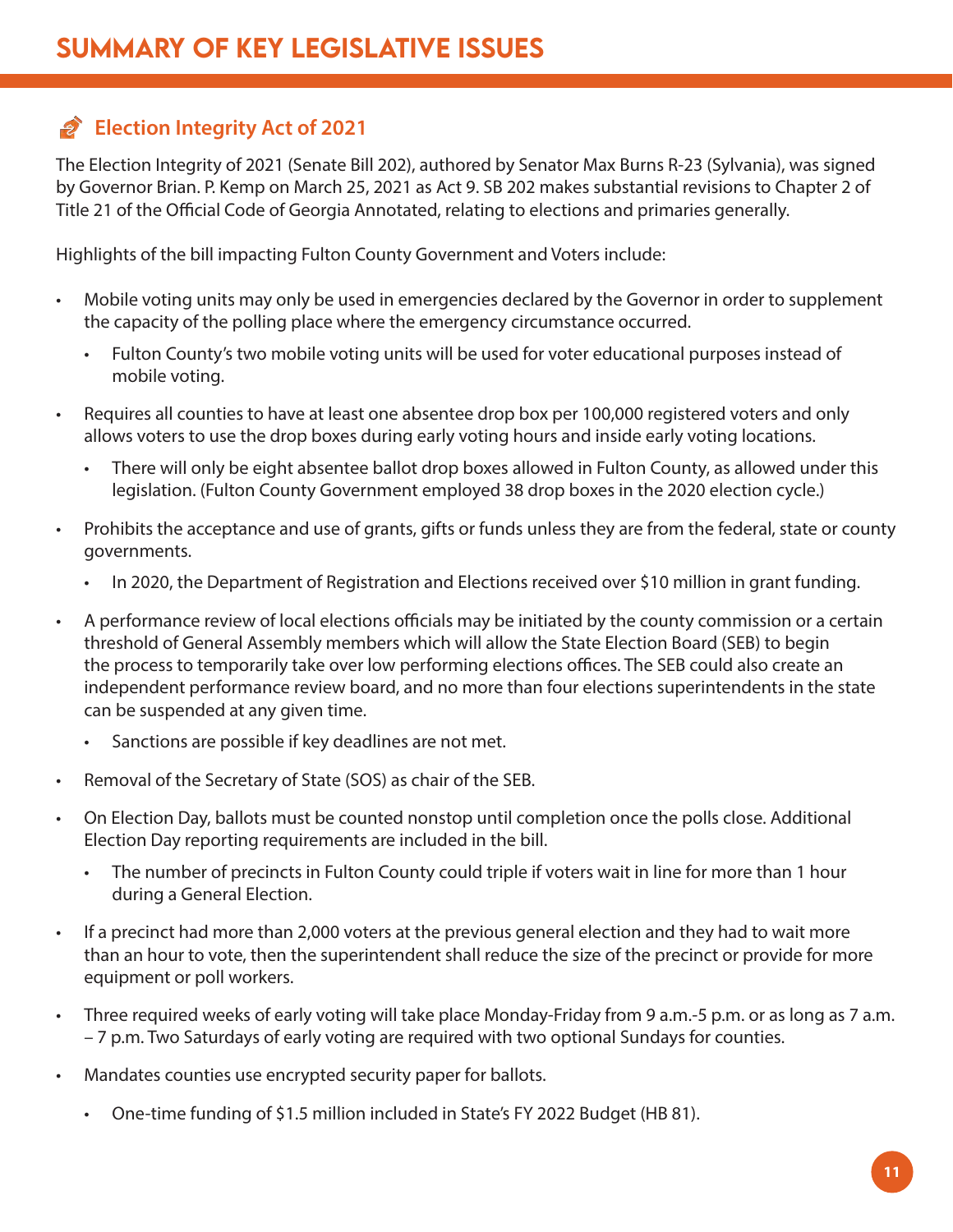## **Election Integrity Act of 2021**

- Poll workers are allowed to serve in neighboring counties.
- Voters who show up to the wrong precinct would not have provisional ballots counted, unless it was after 5 p.m. and they sign a statement they could not make it to the correct polling location by the end of polls closing.
- Signature verification for absentee ballot application approvals will no longer be used. Voters must provide Driver's License Number, last 4 digits of SSN or other approved ID on the outer envelope when requesting absentee ballots.
- Georgia's current nine-week runoff period is shortened to four weeks.
- Military and overseas voters will receive instant-runoff, ranked-choice absentee ballots.
- Advance voting for runoffs will begin at the latest the second Monday prior to Election Day.

Fulton County plans to educate voters on Senate Bill 202 with a 2021-2022 campaign focused on the following changes: shortened timelines for requesting absentee ballots, process for providing ID for requesting absentee ballots, absentee ballot drop box availability, use of provisional ballots for out of precinct voters and to meet additional public notification requirements throughout the Election Cycle.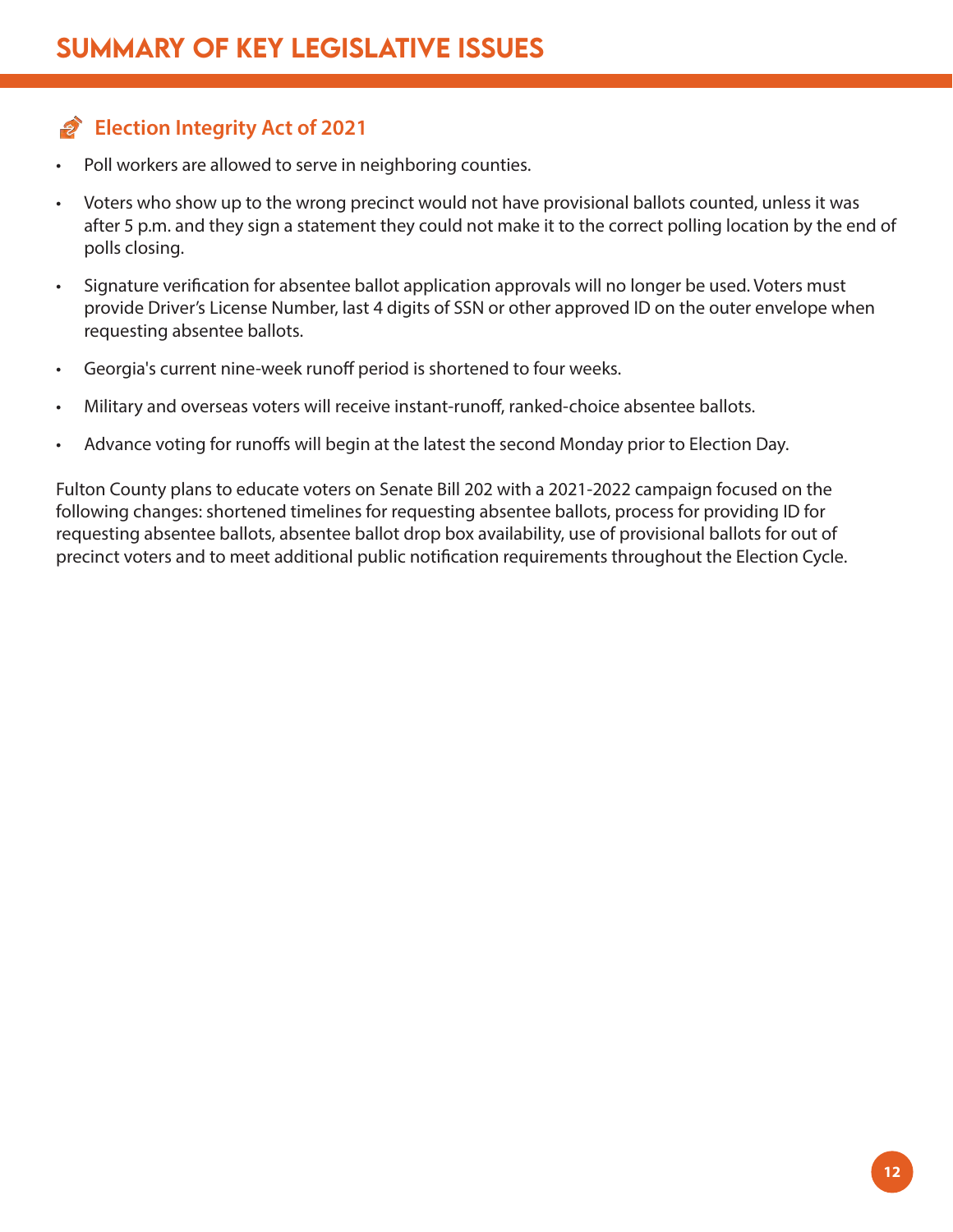<span id="page-12-0"></span>In addition to Fulton County's legislative priorities, a number of bills were adopted that may affect Fulton County programs and services.

## **General Services**

#### **[HB 98 Public Hearings: Authorize by Teleconference – Rep. Lumsden R-12 \(Armuchee\)](https://www.legis.ga.gov/legislation/58937)**

#### *EFFECTIVE: MAY 4, 2021; ACT 171*

HB 98 authorizes local governments to conduct public hearings by teleconference during declared federal, state or local emergency situations.

#### **Agencies/Departments Impacted**

Board of Commissioners; Clerk to the Commission; County Attorney; Countywide

## **[HB 134 Allow Cybersecurity Discussion in Executive Session and Exempt from Open Records – Rep.](https://www.legis.ga.gov/legislation/59005)  Anderson R-10 (Cornelia)**

#### *EFFECTIVE: APRIL 29, 2021; ACT 35*

HB 134 allows local governments to discuss matters related to cybersecurity services in executive session. No vote in executive session can be binding and a subsequent vote must be taken in an open meeting. HB 134 also exempts certain cybersecurity documents from open records.

#### **Agencies/Departments Impacted**

Board of Commissioners; Board of Registration and Elections; Clerk to the Commission; County Attorney; Information Technology

## **[HB 150 Local Government Cannot Discriminate Against Types or Sources of Energy or Fuel – Rep.](https://www.legis.ga.gov/legislation/59025)  Williamson R-115 (Monroe)**

#### *EFFECTIVE: MAY 6, 2021; ACT 254*

HB 150 prohibits any Georgia local government from adopting any policy that prohibits, or has the effect of prohibiting, the connection or reconnection of any utility service based on the type or source of energy or fuel to be delivered to any customer. Local governments may still choose utility services for the properties they own.

#### **Agencies/Departments Impacted**

Board of Commissioners; County Attorney; Public Works; Purchasing & Contract Compliance; Real Estate and Asset Management

#### **[HB 156 Local Governments Must Report Cyber Attacks – Rep. Parsons R-44 \(Marietta\)](https://www.legis.ga.gov/legislation/59069)**

#### *EFFECTIVE: MARCH 25, 2021; ACT 8*

HB 156 requires counties and cities to report certain cyber-attack, data breach or identified malware incidents to the state director of emergency management and homeland security. Incidents are to be reported if they create a life-safety event, substantially impact the security of data and information systems, or affect critical systems, equipment or service delivery. The director of emergency management shall promulgate rules specifying the reporting mechanism. These reports are not subject to open records.

#### **Agencies/Departments Impacted**

Atlanta-Fulton County Emergency Management Agency; Board of Commissioners; County Attorney; Information Technology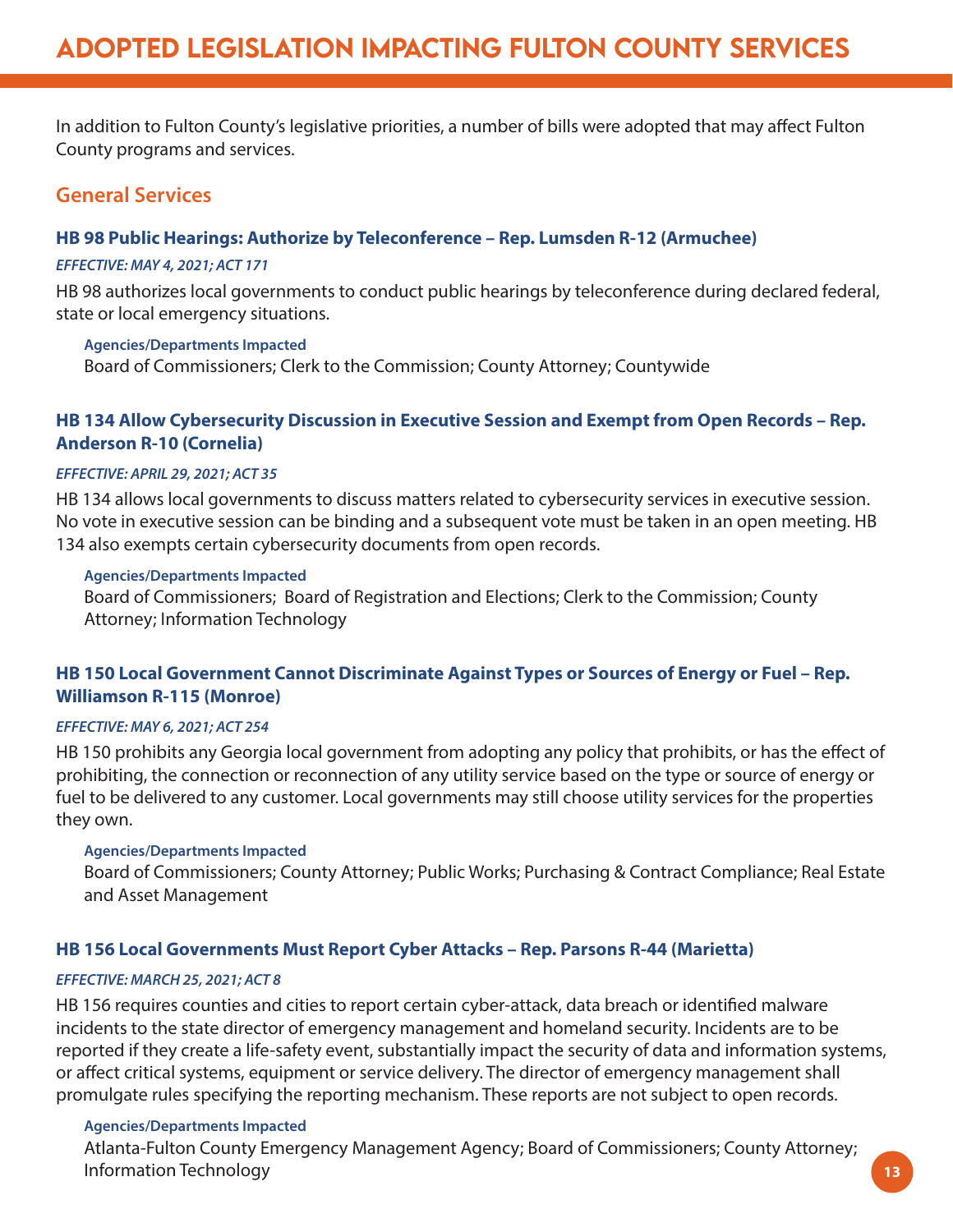## **[HB 286 Restrict Counties from Reducing Police Department Budget – Rep. Gaines R-117 \(Athens\)](https://www.legis.ga.gov/legislation/59296)**

#### *EFFECTIVE: MAY 7, 2021; ACT 263*

HB 286 restricts city and county governments from reducing the police department's budget by more than 5% in one year or cumulatively over five years unless specified conditions exist. Also local governments who provide electronic payroll deposits to employees are required to provide for a deduction to purchase insurance that provides public safety employees with legal representation during all legal actions that are a result of their role as a public safety officer.

**Agencies/Departments Impacted** Board of Commissioners; Finance; Police

## **[HB 465 Prohibit Local Governments from Issuing Civil Fines for False Alarms – Rep. Gullet R-19](https://www.legis.ga.gov/legislation/59701)  (Dallas)**

#### *EFFECTIVE: MAY 3, 2021; ACT 148*

HB 465 prohibits local governments from issuing a civil penalty for false alarms when the alarm company can prove it was not a result of their equipment or service.

#### **Agencies/Departments Impacted**

Atlanta-Fulton County Emergency Management Agency; Board of Commissioners; County Attorney; Police

#### **[HB 511 Dedication of Trust Funds – Rep. Reeves R-34 \(Marietta\)](https://www.legis.ga.gov/legislation/59805)**

#### *EFFECTIVE: MAY 10, 2021; ACT 290*

HB 511 dedicates the following trust funds for their intended purpose: Hazardous Waste Trust Fund, Solid Waste Trust Fund, State Children's Trust Fund, Wildlife Endowment Trust Fund, Trauma Care Network Trust Fund, Transportation Trust Fund, Georgia Agricultural Trust Fund, Fireworks Trust Fund, and the Georgia Transit Trust Fund. All of the trust funds would be dedicated for a ten-year period: July 1, 2022-June 30, 2032.

**Agencies/Departments Impacted**

Finance; Public Works; Tax Commissioner

#### **[HB 574 Establish Local Government Companion Animal Trust Fund – Rep. Camp R-131 \(Concord\)](https://www.legis.ga.gov/legislation/59922)**

#### *EFFECTIVE: MAY 10, 2021; ACT 290*

HB 574 dedicates fees collected from the state licensing of pet dealers, kennel, stable and animal shelter operations to a new trust fund called the Local Government Companion Animal Trust Fund. The trust fund would be administered by the Georgia Department of Agriculture with the proceeds made available to local governments for the reimbursement of impounding abused dogs, cats and horses.

**Agencies/Departments Impacted** Animal Services; Finance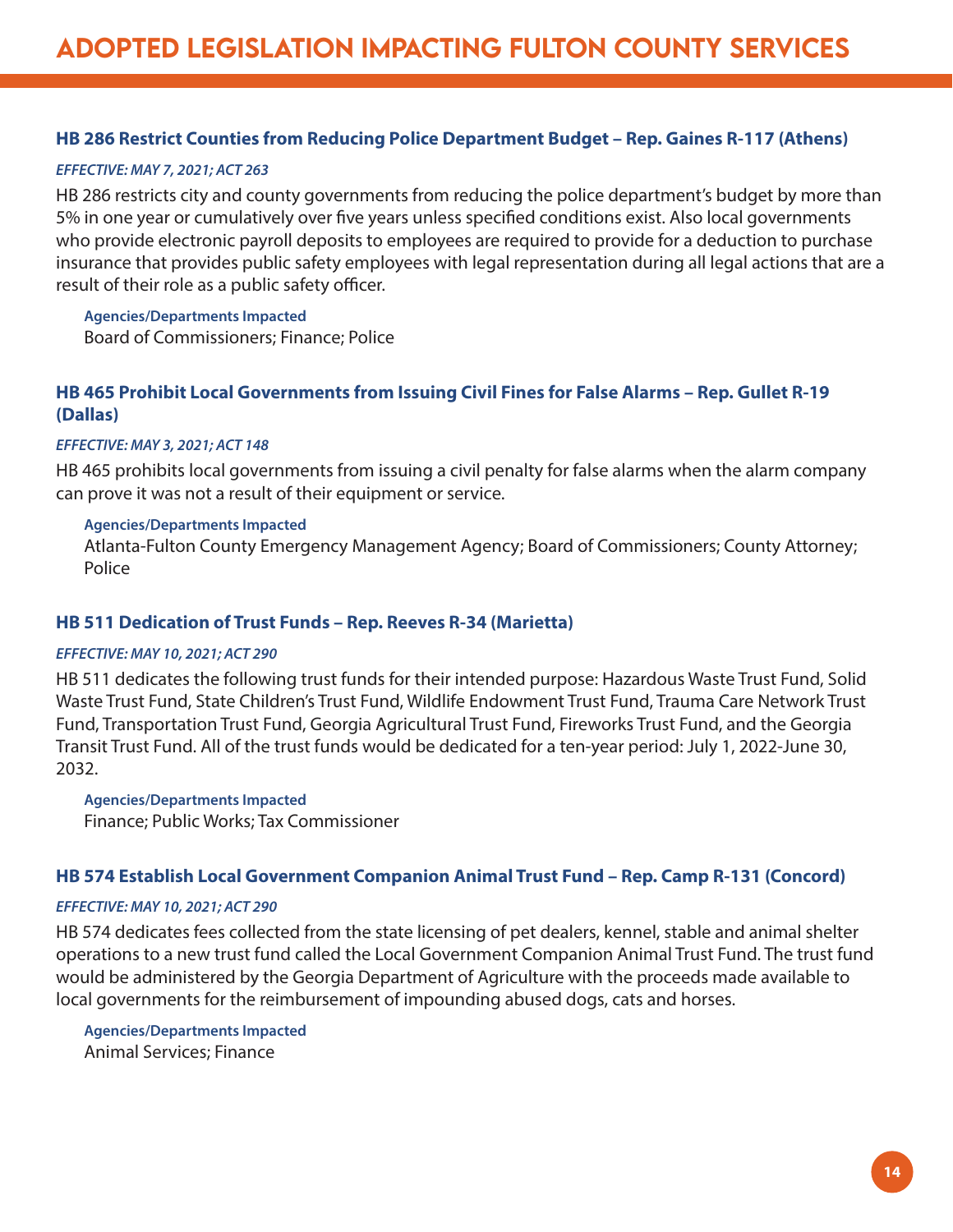### **[HB 708 City of Hapeville Public Facilities Authority Act – Rep. Dreyer D-59 \(Atlanta\)](https://www.legis.ga.gov/legislation/60245)**

#### *EFFECTIVE: MAY 3, 2021; ACT 76*

HB 708 creates the City of Hapeville Public Facilities Authority to provide for the appointment of members of the authority; to provide for the purpose and scope of operation; to provide for definitions; to confer powers upon the authority; to authorize the issuance of revenue bonds of the authority; to provide for interests and remedies to bondholders; to fix and provide the venue and jurisdiction of actions relating to any provisions of this Act; to provide for moneys received to be deemed trust funds; to provide for tort immunity; to provide for tax exemption; to provide for rates, charges, and revenues; to provide for effect on other governments; to provide for construction of the act and severability; and provides for related matters.

**Agencies/Departments Impacted**

Board of Commissioners; Development Authority of Fulton County; Select Fulton; Tax Commissioner

#### **[HB 762 Fulton Technology and Energy Enhancement Authority – Rep. Mainor D-56 \(Atlanta\)](https://www.legis.ga.gov/legislation/60499)**

#### *EFFECTIVE: MAY 3, 2021; ACT 45*

HB 762 creates the Fulton Technology and Energy Enhancement Authority to identify, target, and alleviate the specific elements relating to the underdevelopment of technological resources and energy burdens. Another Authority goal is to significantly reduce poverty in the communities west of the main campus of the Georgia Institute of Technology by simultaneously creating jobs in the nontraditional trades of technology and energy.

#### **Agencies/Departments Impacted**

Board of Commissioners; County Manager; Finance; Information Technology; Select Fulton

#### **[SB 32 Disclosure of Public Employees' Records – Sen. Brass R-38 \(Newnan\)](https://www.legis.ga.gov/legislation/59032)**

#### *EFFECTIVE: MAY 6, 2021; ACT 247*

SB 32 exempts county employees' personal mobile or wireless telephone numbers from having to be disclosed pursuant to an open records request.

#### **Agencies/Departments Impacted**

County Attorney; Human Resources

#### **[SB 100 Observe daylight savings time year round – Sen. Watson R-1 \(Savannah\)](https://www.legis.ga.gov/legislation/59365)**

#### *ACT 17*

SB 100 provides that Georgia shall observe daylight savings time year round as the standard time of the entire state and all of its political subdivisions. NOTE: This Code section shall become effective only if the United States Congress amends 15 U.S.C. Section 260a to authorize states to observe daylight savings time year round.

**Agencies/Departments Impacted** Board of Commissioners; Countywide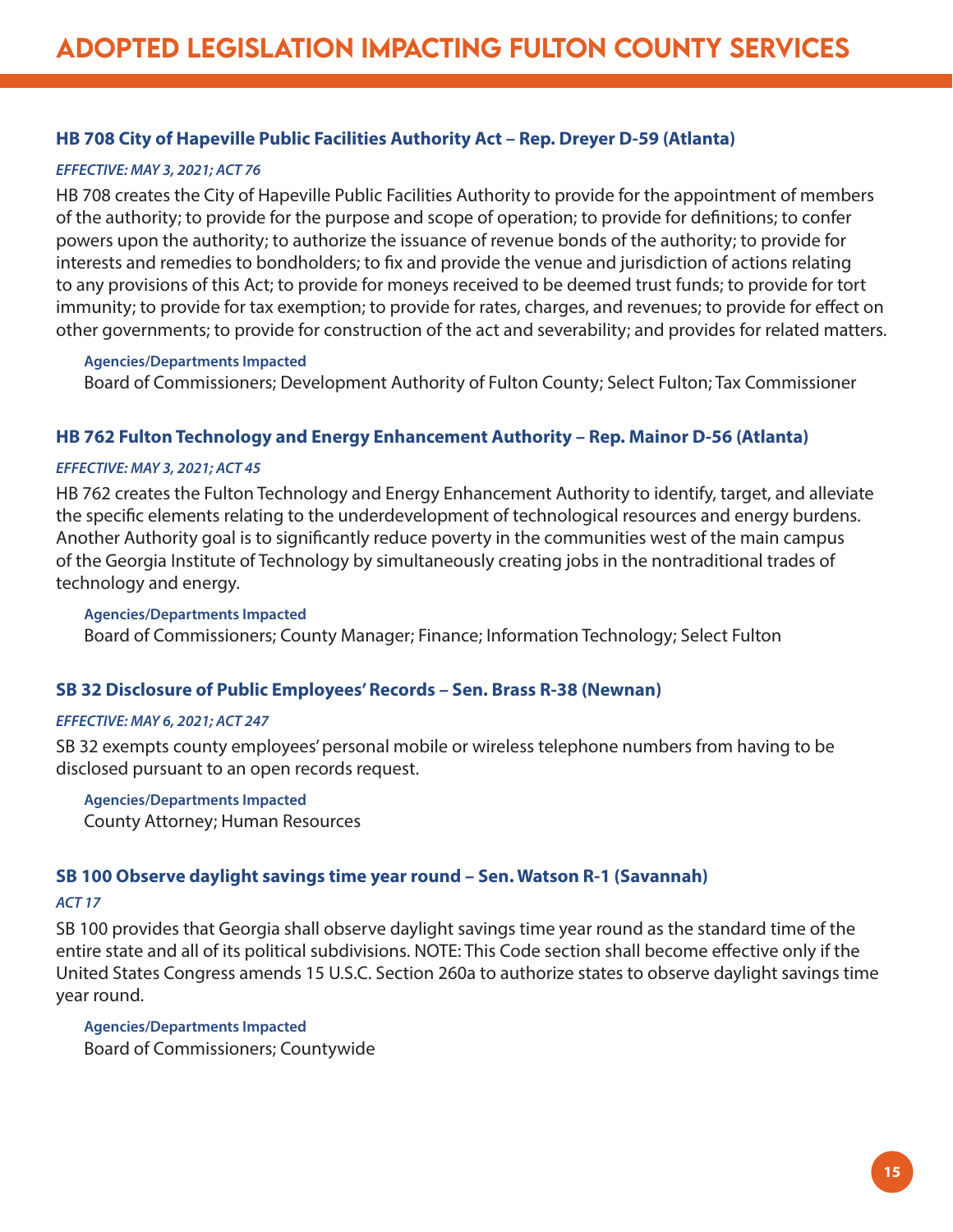## <span id="page-15-0"></span>ADOPTED LEGISLATION IMPACTING FULTON COUNTY SERVICES

## **[SB 182 Fence Detection Systems: Define and Prohibit Local Governments from Bans – Sen. Robertson](https://www.legis.ga.gov/legislation/59694)  R-29 (Cataula)**

#### *EFFECTIVE: JULY 1, 2021; ACT 147*

SB 182 defines a fence detection system as a fence that has an alarm system that transmits a signal intended to summon law enforcement in response to an intrusion or burglary along with other strict conditions. Local governments must treat these fences as alarm systems in zoning and permitting matters and cannot completely ban fences that meet the definition regulations.

#### **Agencies/Departments Impacted**

Board of Commissioners; Public Works

## **Public Health**

#### **[HB 307 Georgia Telehealth Act – Rep. Cooper R-43 \(Marietta\)](https://www.legis.ga.gov/legislation/59349)**

#### *EFFECTIVE: MAY 4, 2021; ACT 188*

HB 307 revises and expands telehealth services by streamlining the delivery of services and reimbursement of providers.

#### **Agencies/Departments Impacted**

Behavioral Health and Developmental Disabilities; Board of Health; Information Technology; Senior **Services** 

#### **[HB 370 Term Limits for Joint Hospital Authorities – Rep. Jones R-47 \(Milton\)](https://www.legis.ga.gov/legislation/59503)**

#### *EFFECTIVE: MAY 10, 2021; ACT 274*

HB 370 states that no person shall serve as a member of a joint hospital authority for more than three consecutive terms or 12 years, whichever is longer. The bill also provides that joint hospital authorities that lease certain hospitals are subject to limitations on utilization of revenues.

#### **Agencies/Departments Impacted**

Board of Commissioners; Fulton-DeKalb Hospital Authority

#### **[HB 591 Authorize Marriage and Family Therapists to Evaluate for Mental Health Competency – Rep.](https://www.legis.ga.gov/legislation/59958)  Hogan R-179 (St. Simon's Island)**

#### *EFFECTIVE: MAY 10, 2021; ACT 280*

HB 591 authorizes marriage and family therapists to conduct evaluations for mental health competency. HB 591 also requires that all emergency receiving facilities report the number of admissions and other related data annually.

#### **Agencies/Departments Impacted**

Behavioral Health and Developmental Disabilities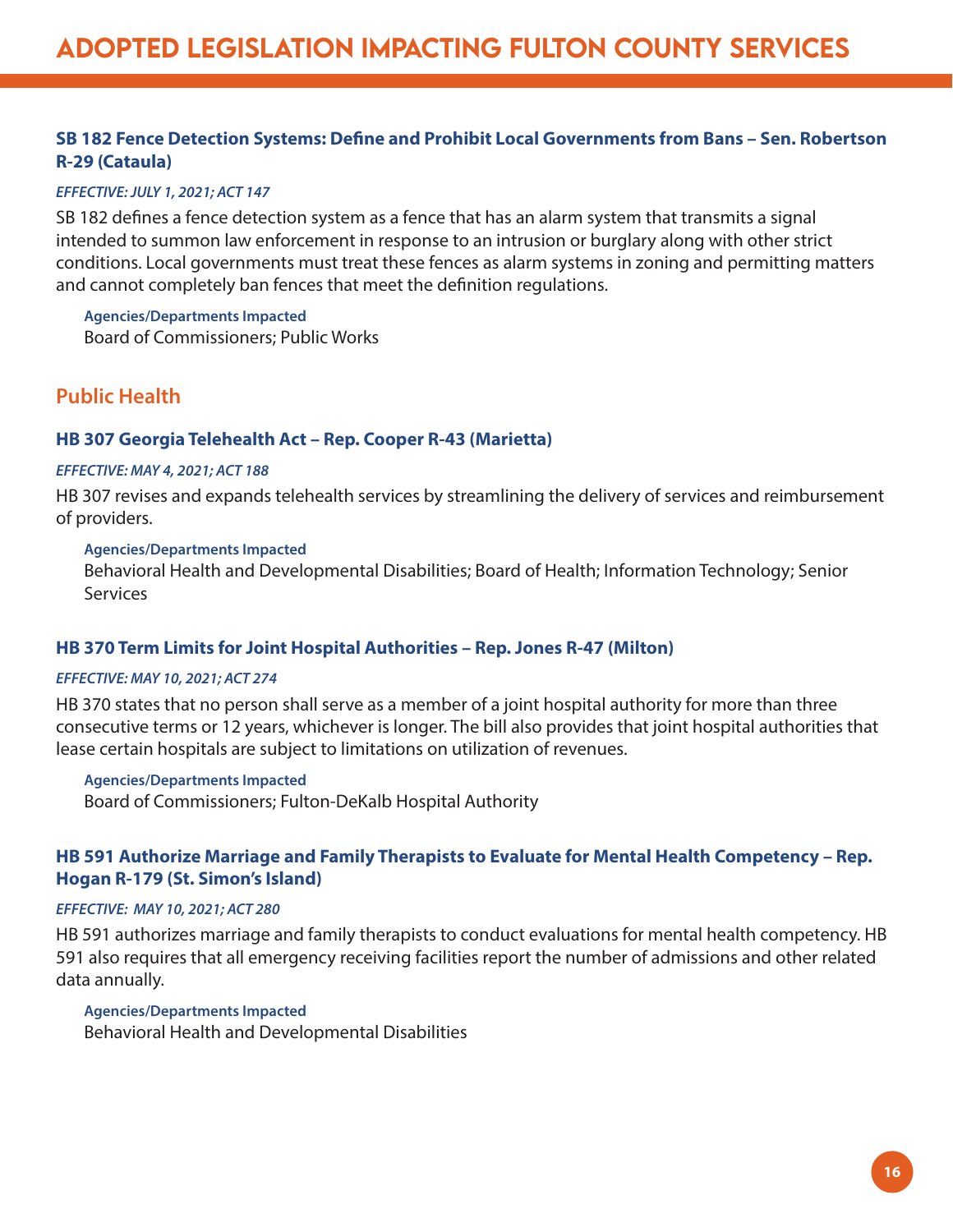## <span id="page-16-0"></span>**Public Safety, Courts, and Justice**

## **[HB 43 Additional Information Included on Certain Driving Permits– Rep. Wes Cantrell R-22](https://www.legis.ga.gov/legislation/58835)  (Woodstock)**

#### *EFFECTIVE: MAY 3, 2021; ACT 150*

HB 43 will allow additional information to be included on permits and driver's licenses to alert enforcement if the registrant has a condition that may impair their ability to communicate.

#### **Agencies/Departments Impacted**

Behavioral Health and Developmental Disabilities; Courts; Marshal; Police; Sheriff

#### **[HB 97 Require Oath for Chief Probate Court Clerks – Rep. Leverett R-33 \(Elberton\)](https://www.legis.ga.gov/legislation/58936)**

#### *EFFECTIVE: MAY 4, 2021; ACT 170*

HB 97 requires probate judges who appoint a chief clerk in place of serving as clerk themselves, to administer an oath to the person appointed as a clerk.

**Agencies/Departments Impacted** Probate Court

#### **[HB 154 Domestic Relations Updates – Rep. Reeves R-34 \(Marietta\)](https://www.legis.ga.gov/legislation/59029)**

#### *EFFECTIVE: MAY 3, 2021; ACT 140*

HB 154 amends Title 19 of the Official Code of Georgia Annotated, relating to domestic relations, so as to strengthen, clarify, and update provisions relating to the protection of children, including foster children and adopted children; and for other purposes.

**Agencies/Departments Impacted** Courts; Child Attorney

#### **[HB 168 Department of Corrections Files – Rep. Petrea R-166 \(Savannah\)](https://www.legis.ga.gov/legislation/59090)**

#### *EFFECTIVE: JULY 1, 2021; ACT 22*

HB 168 requires the Department of Corrections to provide the District Attorney, upon request, all records of inmates convinced of a serious violent felony against a person under the age of 18.

**Agencies/Departments Impacted** District Attorney

#### **[HB 255 Sexual Assault Reform Act of 2021 – Rep. Holcomb D-81 \(Atlanta\)](https://www.legis.ga.gov/legislation/59249)**

#### *EFFECTIVE: MAY 6, 2021; ACT 251*

HB 255 creates a statewide tracking system to tally the number, location and processing status of sexualassault kits. Victims would not need to file criminal charges to complete assault tests and could receive updates anonymously on their kit's status. Monitoring compliance will be performed by the Criminal Justice Coordinating Council.

**Agencies/Departments Impacted** Courts; Police; Sheriff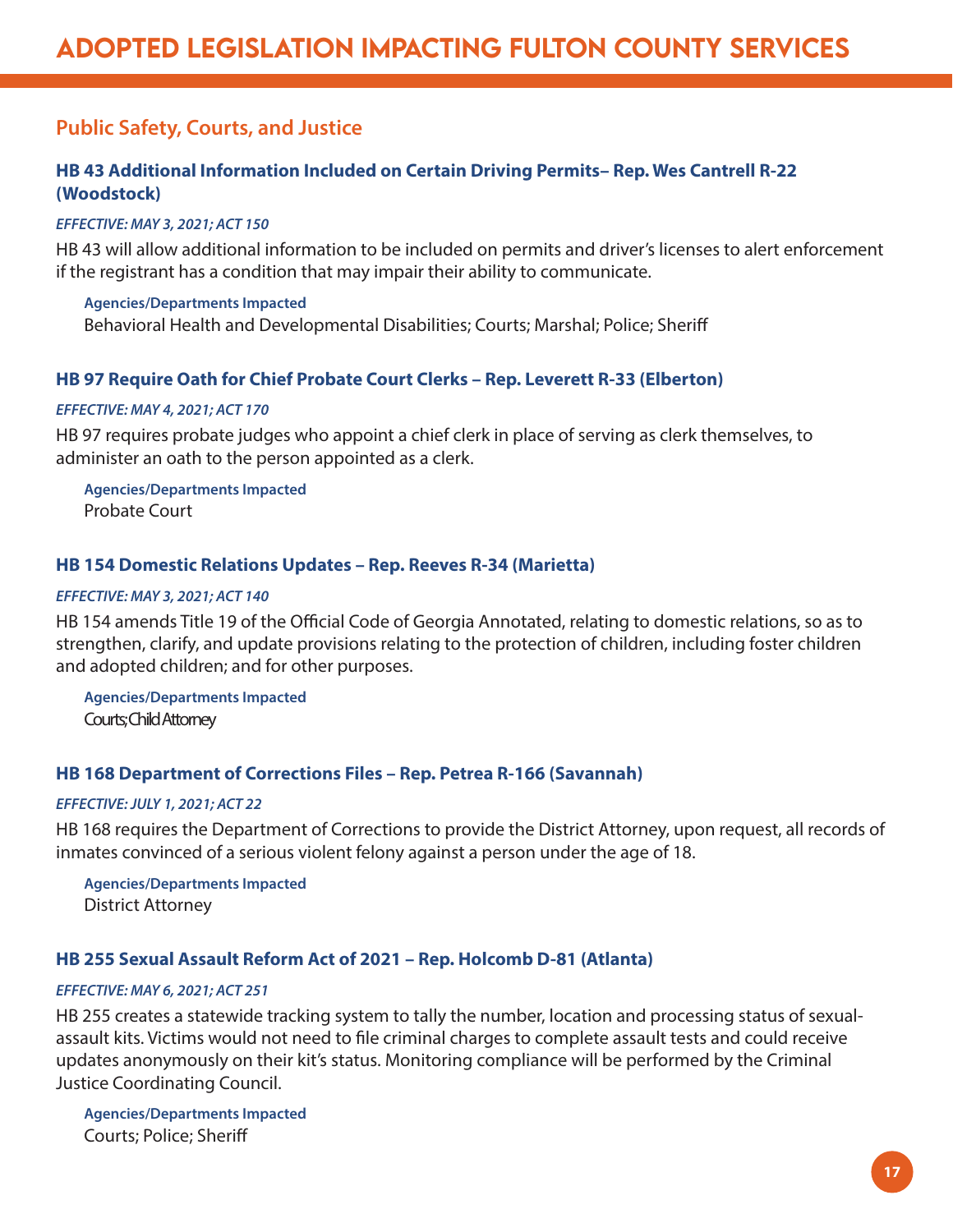## **[HB 488 Magistrate Court Judges Pay Raise – Rep. Scoggins R-14 \(Cartersville\)](https://www.legis.ga.gov/legislation/59762)**

#### *EFFECTIVE: MAY 6, 2021; ACT 198*

HB 488 provides a 5% increase in the minimum base salary for all magistrate judges and clerks. For counties with a population of 500,000 or more, the new minimum salary, beginning January 1, 2022, will be \$133,106.73.

#### **Agencies/Departments Impacted**

Finance; Human Resources; Magistrate Court

## **[HB 534 Crimes and offenses; promoting illegal drag racing and laying drags – Rep. Bonner R-72](https://www.legis.ga.gov/legislation/59834)  (Fayetteville)**

#### *EFFECTIVE: MAY 3, 2021; ACT 152*

HB 534 creates an offense of drag racing and laying drag and sets forth a sentencing structure and penalties and fines for those found guilty.

#### **Agencies/Departments Impacted**

Board of Commissioners; Courts; District Attorney; Police; Sheriff

## **[HB 579 Public Safety and Judicial Facilities Act – Rep. Oliver D-82 \(Decatur\)](https://www.legis.ga.gov/legislation/59927)**

#### *EFFECTIVE: MAY 10, 2021; ACT 279*

HB 579 removes the referendum requirement for bonds issued by a county or city Public Safety & Judicial Facilities Authority located within a county that levies a sales tax for a metropolitan area system of public transportation (DeKalb, Fulton, and Clayton). Such authorities are authorized to issue bonds to finance facilities such as detention facilities, court-related facilities, and public safety facilities.

#### **Agencies/Departments Impacted**

Board of Commissioners; County Attorney; County Manager; Finance; Real Estate and Asset Management

## **[HB 631 Georgia Crime Information Center; New System Development – Rep. Cheokas R-138](https://www.legis.ga.gov/legislation/60033)  (Americus)**

#### *EFFECTIVE: MAY 3, 2021; ACT 143*

HB 631 requires the Georgia Emergency Communications Authority to develop and maintain a voluntary system/database of individuals who may not communicate effectively with law enforcement or first responders.

#### **Agencies/Departments Impacted**

Behavioral Health and Developmental Disabilities; Courts; Marshal; Police; Sheriff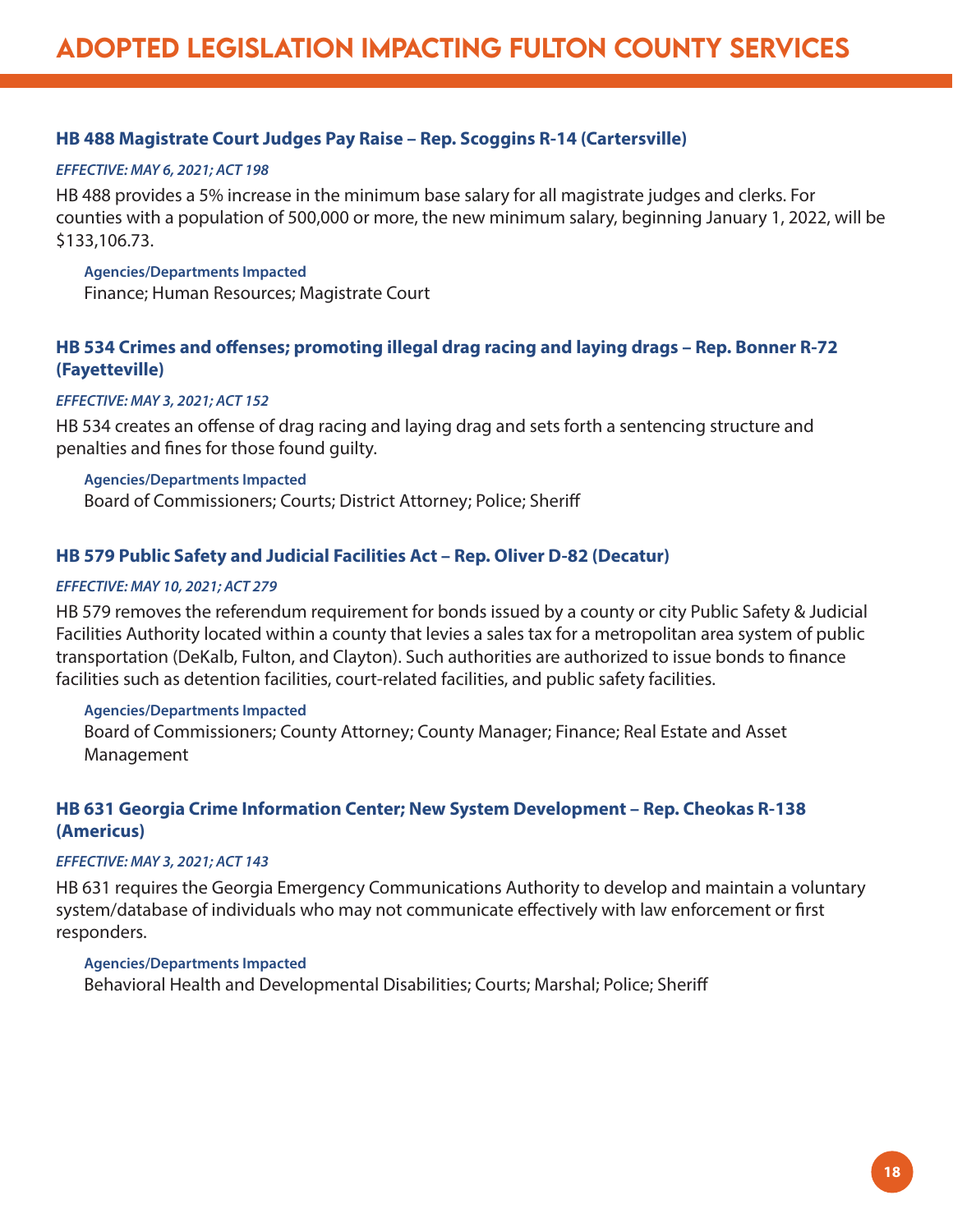### **[HB 714 Georgia Civil Practice Act – Rep. Kelley R-16 \(Cedartown\)](https://www.legis.ga.gov/legislation/60291)**

#### *EFFECTIVE: MAY 4, 2021; ACT 203*

HB 714 includes an amendment to Section 10 of the "Metropolitan Atlanta Rapid Transit Authority Act of 1965," by revising subsection (t) as follows: "Any action to protect or enforce any rights under the provisions of this Act or any suit or action against such Authority, except as provided in Section 9(c), shall be brought in the either State or Superior Court of Fulton County, Georgia, and any action pertaining to validation of any bonds issued under the provisions of this Act shall likewise be brought in said court, which shall have exclusive, original jurisdiction of such actions."

**Agencies/Departments Impacted** State Court; Superior Court

#### **[SB 105 State-Wide Probation System – Sen. Strickland R-17 \(McDonough\)](https://www.legis.ga.gov/legislation/59433)**

#### *EFFECTIVE: MAY 3, 2021; ACT 151*

SB 105 revises the terms by which early release from probation may occur in felony offenses. The legislation also sets the maximum length of probation in a felony offense at 24 months if all conditions of the sentence are met.

**Agencies/Departments Impacted** Courts; Sheriff

### **[SB 163 Judicial Emergency; suspension of statutory speedy trial requirements; provide – Sen.](https://www.legis.ga.gov/legislation/59630)  Strickland R-17 (McDonough)**

#### *EFFECTIVE: MAY 4, 2021; ACT 213*

SB 163 provides that the Chief Superior Court Judge in the circuit may certify that meeting the speedy trial deadlines' requirements can be suspended because of a backlog of cases following a judicial emergency.

**Agencies/Departments Impacted** Courts

#### **[SB 174 Bonds and Recognizances; appointed judges – Sen. Gooch R-51 \(Dahlonega\)](https://www.legis.ga.gov/legislation/59677)**

#### *EFFECTIVE: MAY 4, 2021; ACT 216*

SB 174 allows appointed judges filling a vacancy of an elected judge to issue unsecured judicial release until the elected judge position has been filled.

**Agencies/Departments Impacted** Courts; Sheriff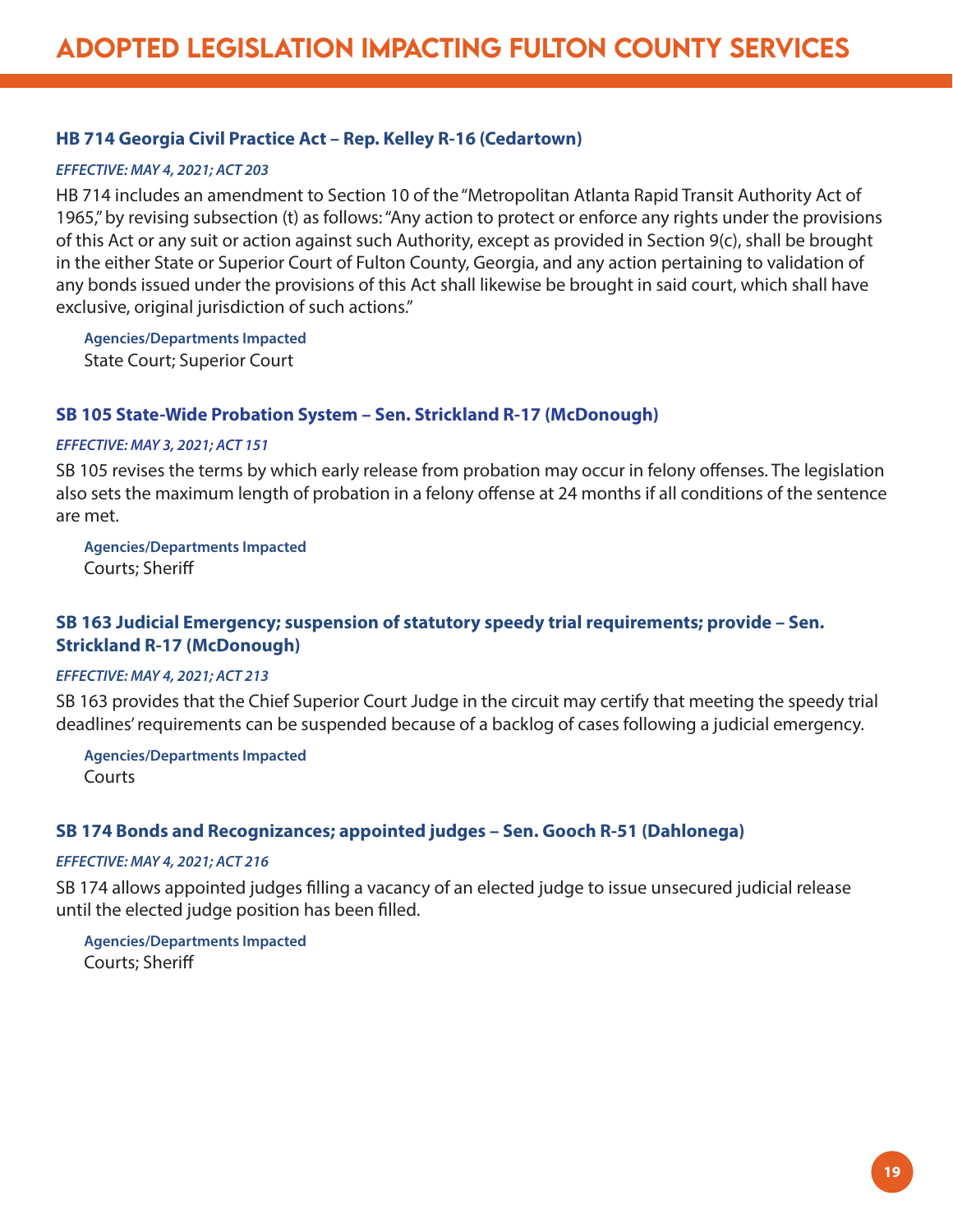## <span id="page-19-0"></span>**TAXATION AND CERTAIN EXEMPTIONS**

## **[HB 63 Title Ad Valorem Tax: Changing Taxable Value for Leased Vehicles – Rep. Blackmon R-146](https://www.legis.ga.gov/legislation/58876)  (Bonaire)**

#### *EFFECTIVE: JANUARY 1, 2022; ACT 169*

HB 63 revises the method of calculating title ad valorem tax (TAVT) on leased vehicles, to provide that TAVT will apply to the total of principal payments under the lease. Prior law also applied TAVT to the interest component of lease payments.

**Agencies/Departments Impacted** Finance; Tax Commissioner

#### **[HB 114 Income tax; adoption of foster children; revise tax credit – Rep. Reeves R-34 \(Marietta\)](https://www.legis.ga.gov/legislation/58961)**

#### *EFFECTIVE: JULY 1, 2021; ACT 5*

HB 114 amends Article 2 of Chapter 7 of Title 48 of the Official Code of Georgia Annotated, relating to imposition, rate, computation, and exemptions from state income taxes, so as to revise the tax credit for adoption of foster children.

**Agencies/Departments Impacted** Board of Commissioners

#### **[HB 160 Municipal Option Sales Tax \(MOST\) – Rep. Boddie D-62 \(East Point\)](https://www.legis.ga.gov/legislation/59073)**

#### *EFFECTIVE: MAY 10, 2021; ACT 270*

HB 160 extends the ability to levy the one percent Municipal Option Sales Tax (MOST) for water and sewer projects to any municipality with a waste-water system connecting to the City of Atlanta's waste-water system.

#### **Agencies/Departments Impacted**

Finance; Purchasing & Contract Compliance; Tax Commissioner

#### **[HB 244 Uses of County Insurance Premium Tax – Rep. Hogan R-179 \(St. Simon's Island\)](https://www.legis.ga.gov/legislation/59230)**

#### *EFFECTIVE: APRIL 21, 2021; ACT 20*

HB 244 expands the list of permissible uses of county insurance premium tax to include flood-reduction measures, including storm water planning and infrastructure.

#### **Agencies/Departments Impacted**

Atlanta-Fulton County Emergency Management Agency; Finance; Public Works; Purchasing & Contract Compliance; Tax Commissioner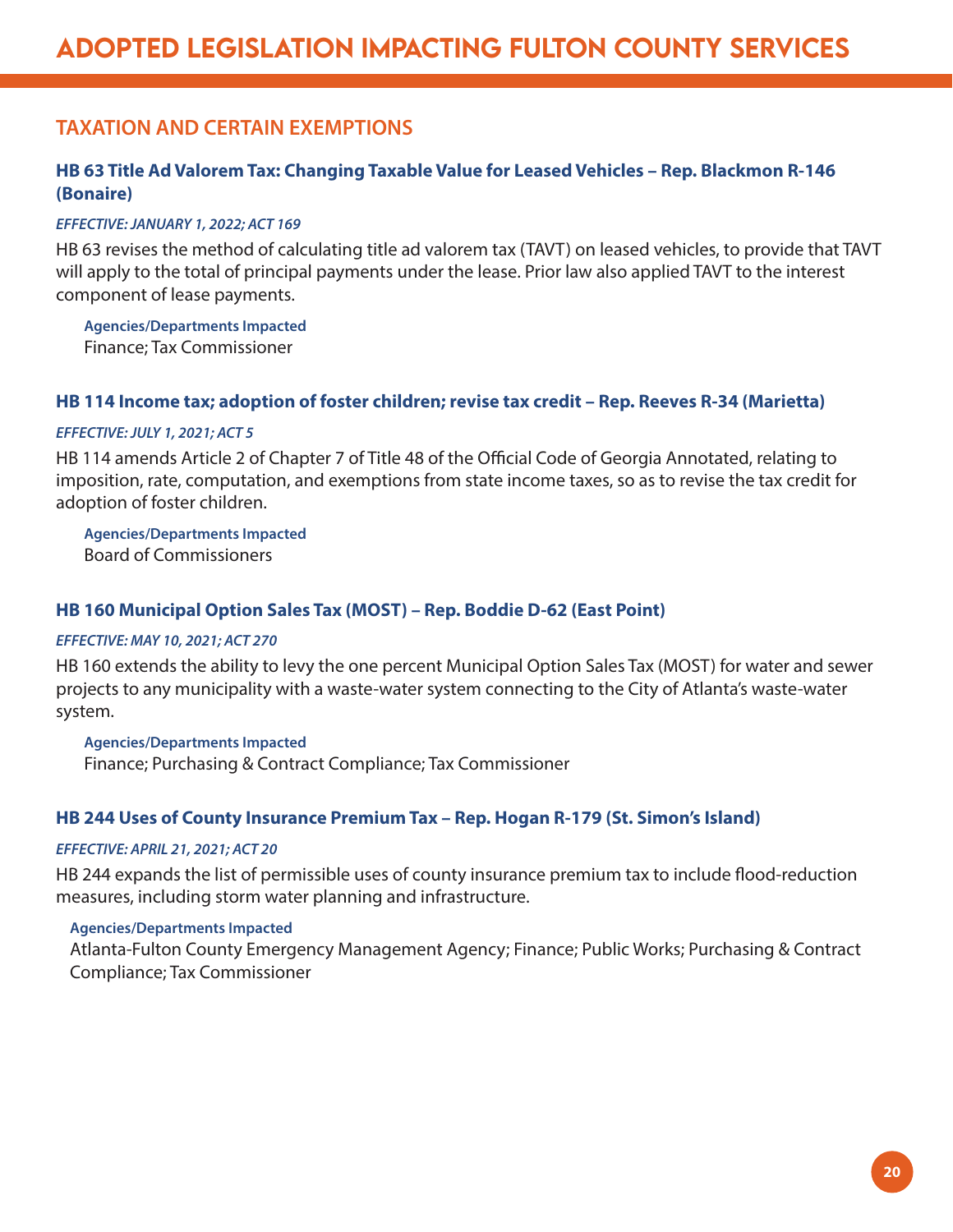## **[HB 292 Ad Valorem Tax: Reduce Training Requirements for Boards of Equalization – Rep. Williams Jr.](https://www.legis.ga.gov/legislation/59329)  R-148 (Cordele)**

#### *EFFECTIVE: MAY 4, 2021; ACT 187*

HB 292 reduces the continuing education requirements for county boards of equalization members in their second and later terms of office. Members would still be required to receive 40 hours of such training during their first term.

#### **Agencies/Departments Impacted**

Board of Equalization; Clerk of Superior Court

## **[HB 317 Lodging Facilitator Tax: Collection – Rep. Stephens R-164 \(Savannah\)](https://www.legis.ga.gov/legislation/59359)**

#### *EFFECTIVE: JULY 1, 2021; ACT 21*

HB 317 requires online lodging platforms such as Airbnb and VRBO to collect and remit county and city hotel/motel taxes on short-term rentals (STRs) that are hosted via those platforms. HB 317 also adds the \$5 per night state transportation fee to STR stays.

**Agencies/Departments Impacted** Finance; Tax Commissioner

#### **[HB 374 Sales Tax: Exemption for Public Water/Sewer Authorities – Rep. Gaines R-117 \(Athens\)](https://www.legis.ga.gov/legislation/59507)**

#### *EFFECTIVE: MAY 6, 2021; ACT 234*

HB 374 exempts from sales taxes sales made to public authorities that provide water or sewer service.

**Agencies/Departments Impacted** Finance; Public Works

#### **[HB 593 Tax Relief Act of 2021 – Rep. Blackmon R-146 \(Bonaire\)](https://www.legis.ga.gov/legislation/59953)**

#### *EFFECTIVE: JULY 1, 2021; ACT 6*

HB 593 amends Article 2 of Chapter 7 of Title 48 of the Official Code of Georgia Annotated so as to increase the amount of the standard deduction from state taxable income for individuals to \$5,400 and \$7,100 for a married couple filing jointly.

**Agencies/Departments Impacted** Board of Commissioners

## **[HB 732 City of Atlanta Independent School District ad valorem tax exemption; remove sunset date –](https://www.legis.ga.gov/legislation/60342)  Rep. Dreyer D-59 (Atlanta)**

#### *EFFECTIVE: JANUARY 1, 2022; ACT 107*

HB 732 provides a homestead exemption from City of Atlanta Independent School District ad valorem taxes for educational purposes in the amount of \$15,000.00.

#### **Agencies/Departments Impacted**

Board of Registration and Elections; Tax Assessor; Tax Commissioner; City of Atlanta; Atlanta Public **Schools**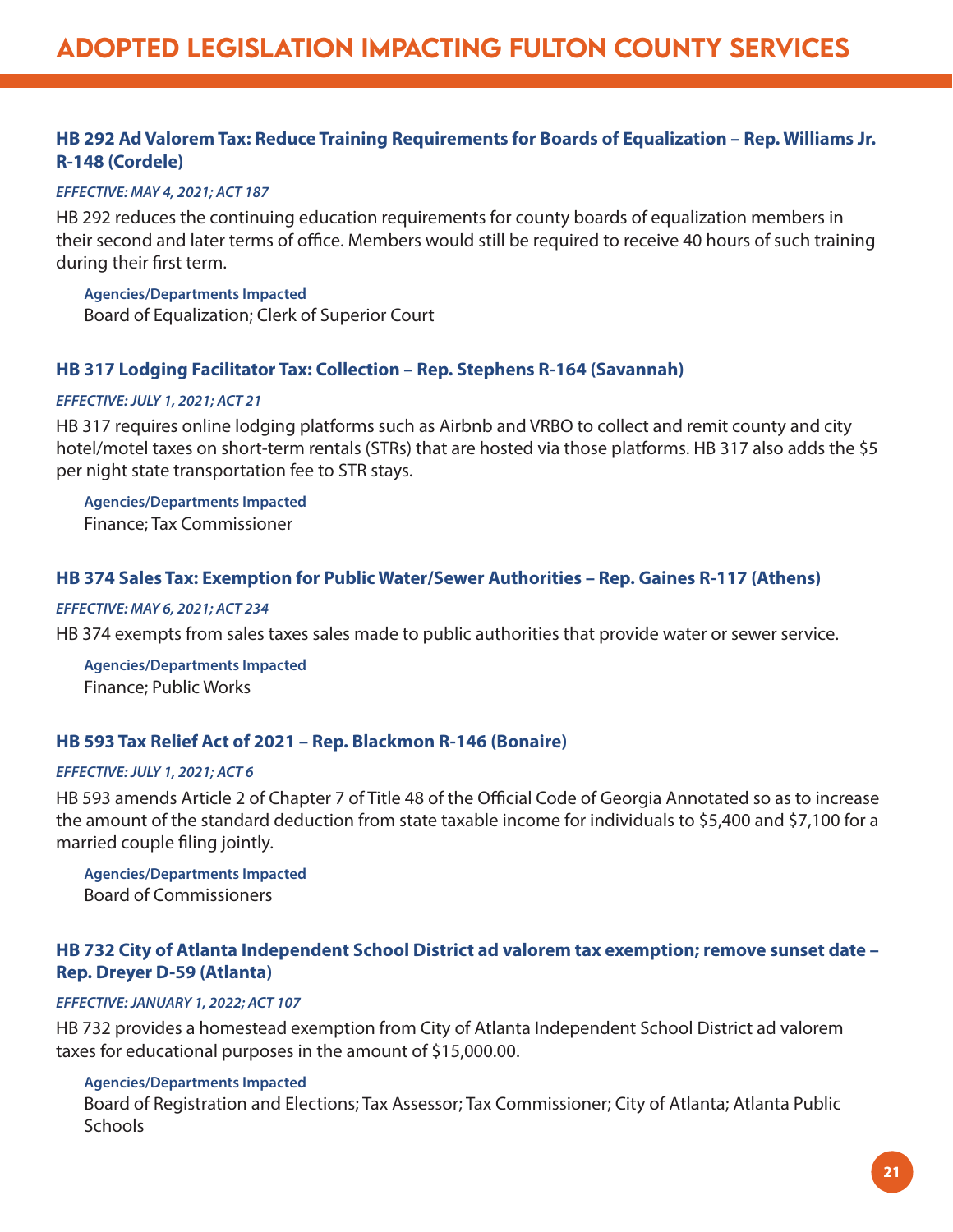### <span id="page-21-0"></span>**[HB 757 City of Atlanta Urban Enterprise Zones – Rep. Nguyen D-89 \(Atlanta\)](https://www.legis.ga.gov/legislation/60469)**

#### *EFFECTIVE: MAY 3, 2021; ACT 106*

HB 757 amends the 'Atlanta Urban Enterprise Zone Act' by providing for findings and purpose of urban enterprise zones, for types of ad valorem property tax exemptions, and for designating urban enterprise zones.

#### **Agencies/Departments Impacted**

Tax Assessor; Tax Commissioner; City of Atlanta

## **[SB 6 Omnibus Tax Exemptions and Credits – Sen. Albers R-56 \(Roswell\)](https://www.legis.ga.gov/legislation/58884)**

#### *EFFECTIVE: JULY 1, 2021; ACT 166*

SB 6 is an annual omnibus collection of tax-related measures that creates or extends sales tax exemptions for certain sales of tickets, fees, or charges for admission to tickets to fine arts performances or exhibitions, yacht repairs, parts for concrete mixers, and certain large economic development projects. SB 6 also allows for analysis of the costs and benefits from state laws that provide tax exemptions, credits, deductions, and abatements. Each year, the chairs of the House Ways & Means Committee and Senate Finance Committee could request an economic analysis of up to five existing or proposed tax expenditure laws.

#### **Agencies/Departments Impacted**

Arts and Culture; Board of Commissioners; Finance; Real Estate and Asset Management; Select Fulton; Tax Assessor; Tax Commissioner

## **[SB 201 Collection of Municipal Property Taxes by Certain County Tax Commissioners – Sen.](https://www.legis.ga.gov/legislation/59763)  Hufstetler R-57 (Rome)**

#### *EFFECTIVE: JULY 1, 2021*

SB 201 revises the law regarding city property tax collection by the Fulton and Gwinnett County tax commissioners, to provide that counties and cities may contract for such services without the approval of the tax commissioner. HB 201 also provides the Department of Revenue with additional authority to obtain information on delinquent taxpayers.

#### **Agencies/Departments Impacted**

Board of Commissioners; County Attorney; Finance; Tax Commissioner

## **Transportation**

#### **[HB 588 Freight & Logistics, P3 and Locomotive Fuel Dedication – Rep. Jasperse R-11 \(Jasper\)](https://www.legis.ga.gov/legislation/59949)**

#### *EFFECTIVE: MAY 5, 2021; ACT 224*

Incorporates recommendations from the Georgia Freight and Logistics Commission such as further defining the public benefit definition under the GDOT State Freight Railroad Program, adds new GDOT and SRTA procedures regarding public-private partnership (P3) projects, and includes legislative intent that the state sales tax derived from the sale of locomotive fuel should be used for freight and logistics projects located on or connected to publicly owned roads.

**Agencies/Departments Impacted** Public Works, Development Authority, Select Fulton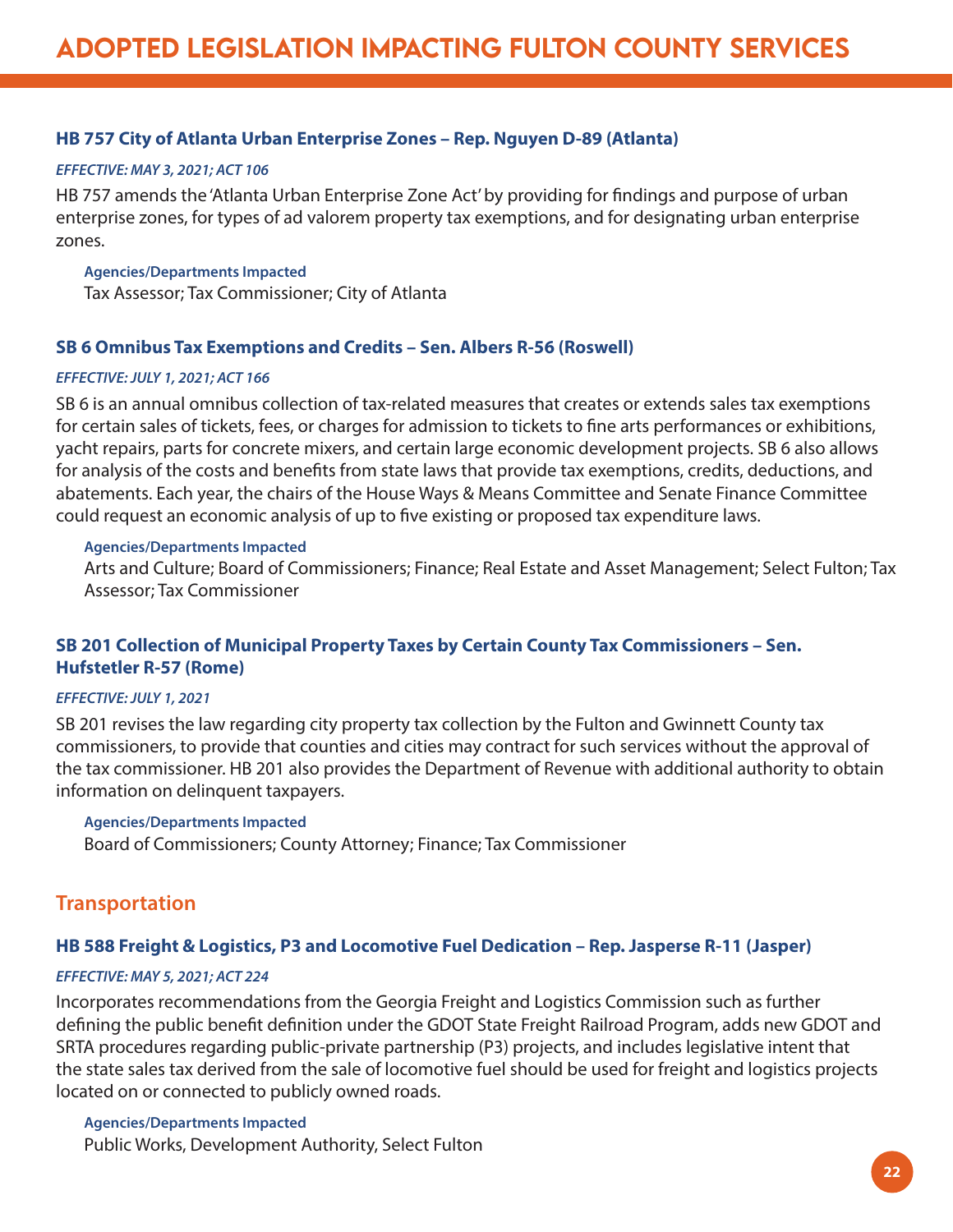## **[SB 210 Digital License Plates Allowed – Sen. Robertson R-29 \(Cataula\)](https://www.legis.ga.gov/legislation/59858)**

#### *EFFECTIVE: JULY 1, 2021; ACT 134*

SB 210 sets standards and procedures for issuing and displaying digital license plates. Individuals are allowed to apply to the county tag office indicating a preference for a digital license plate. A digital license plate provider can collect fees for the license plate hardware and services. Digital license plates would be renewed annually and the Department of Revenue is authorized to develop rules and regulations relating to the digital displays, messaging and personalization.

**Agencies/Departments Impacted** Tax Commissioner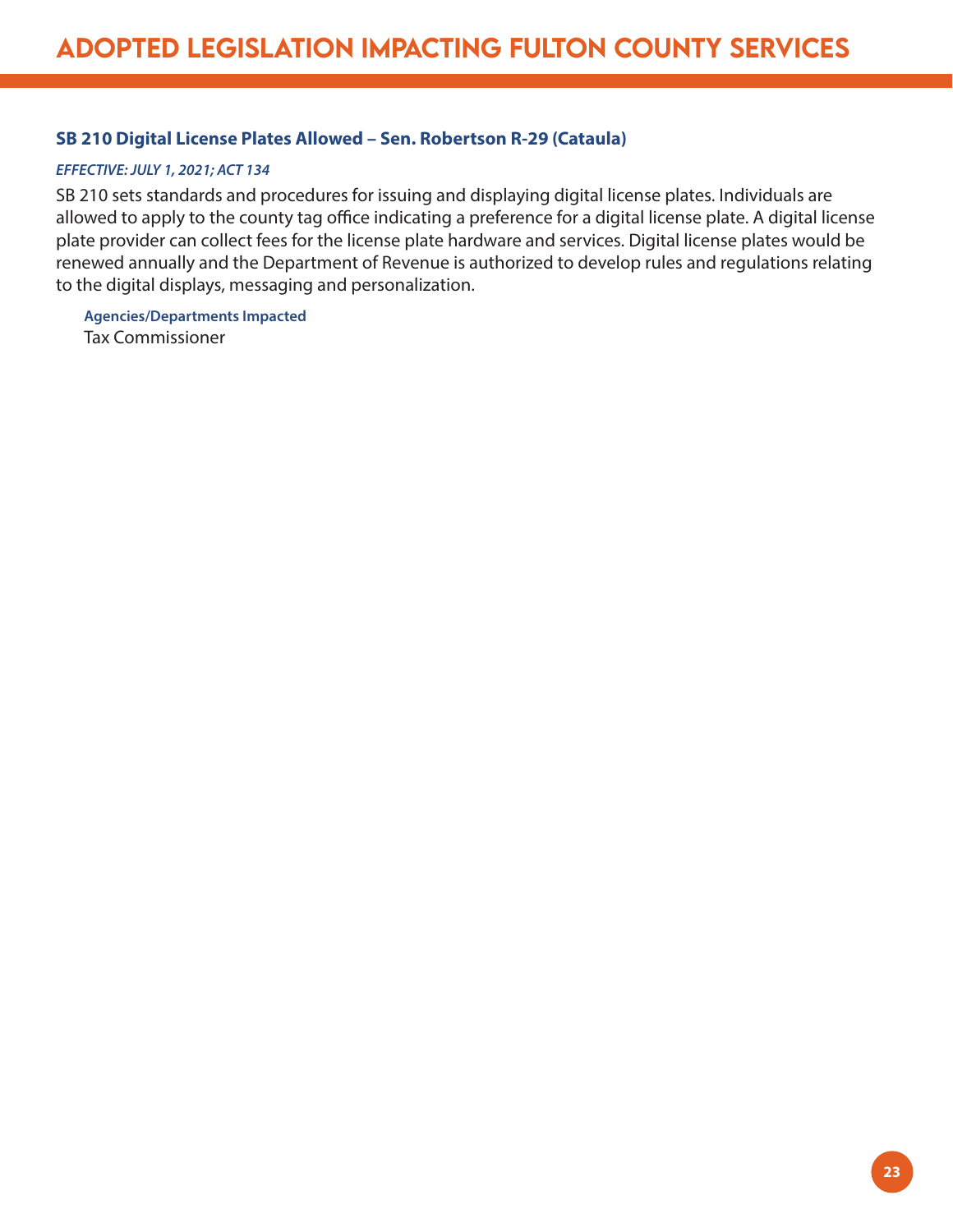## <span id="page-23-0"></span>**[HR 11 House Study Committee on Innovative Ways to Maximize Global Talent – Rep. Cantrell R-22](https://www.legis.ga.gov/legislation/58868)  (Woodstock)**

HR 11 creates the House Study Committee on Innovative Ways to Maximize Global Talent. The committee will review best practices and provide recommendations to maximize global talent, with a focus on education, training, occupational licensing, and small business development.

**Agencies/Departments Impacted** Human Resources; Select Fulton

#### **[HR 222 House Study Committee on Annexation and Cityhood – Rep. Anderson R-10 \(Cornelia\)](https://www.legis.ga.gov/legislation/60027)**

HR 222 creates a House Study Committee on Annexation and Cityhood to examine the impacts of annexation, the laws and rules governing the creation of new cities, and whether changes should be made to Georgia's annexation dispute resolution process.

#### **Agencies/Departments Impacted**

Board of Commissioners; County Attorney

#### **[SR 84 Joint Study Committee: Airport Infrastructure and Improvements – Sen. Harper R-7 \(Ocilla\)](https://www.legis.ga.gov/legislation/59470)**

SR 84 creates the Joint Study Committee on Airport Infrastructure and Improvements that will study airport funding and policies that support the growth of the aviation industry.

#### **Agencies/Departments Impacted**

Board of Commissioners; Public Works; Real Estate and Asset Management

## **[SR 102 Georgia Commission on E-Commerce and Freight Infrastructure Funding – Sen. Gooch R-51](https://www.legis.ga.gov/legislation/59628)  (Dahlonega)**

SR 102 creates the Georgia Commission on E-Commerce and Freight Infrastructure Funding and states that a professional study is needed to determine the best course of action regarding funding and policy development relating to freight and logistics in the state.

#### **Agencies/Departments Impacted**

Board of Commissioners; County Manager; Public Works

## **[SR 283 Senate Improving Access to Healthy Foods and Ending Food Deserts Study Committee – Sen.](https://www.legis.ga.gov/legislation/60583)  Jones II D-22 (Augusta)**

SR 283 creates the Senate Improving Access to Healthy Foods and Ending Food Deserts Study Committee to: (A) Determine how many Georgians live in food deserts and where food deserts are located; (B) Examine local, state, and national policies which address food deserts; (C) Examine the economic impact food deserts have on this state's economy; (D) Examine any changes that should be made to this state's tax and economic policies to combat food deserts; and (E) Examine how this state can assist local governments as they attempt to eradicate food deserts.

#### **Agencies/Departments Impacted**

Board of Commissioners; County Manager; Public Works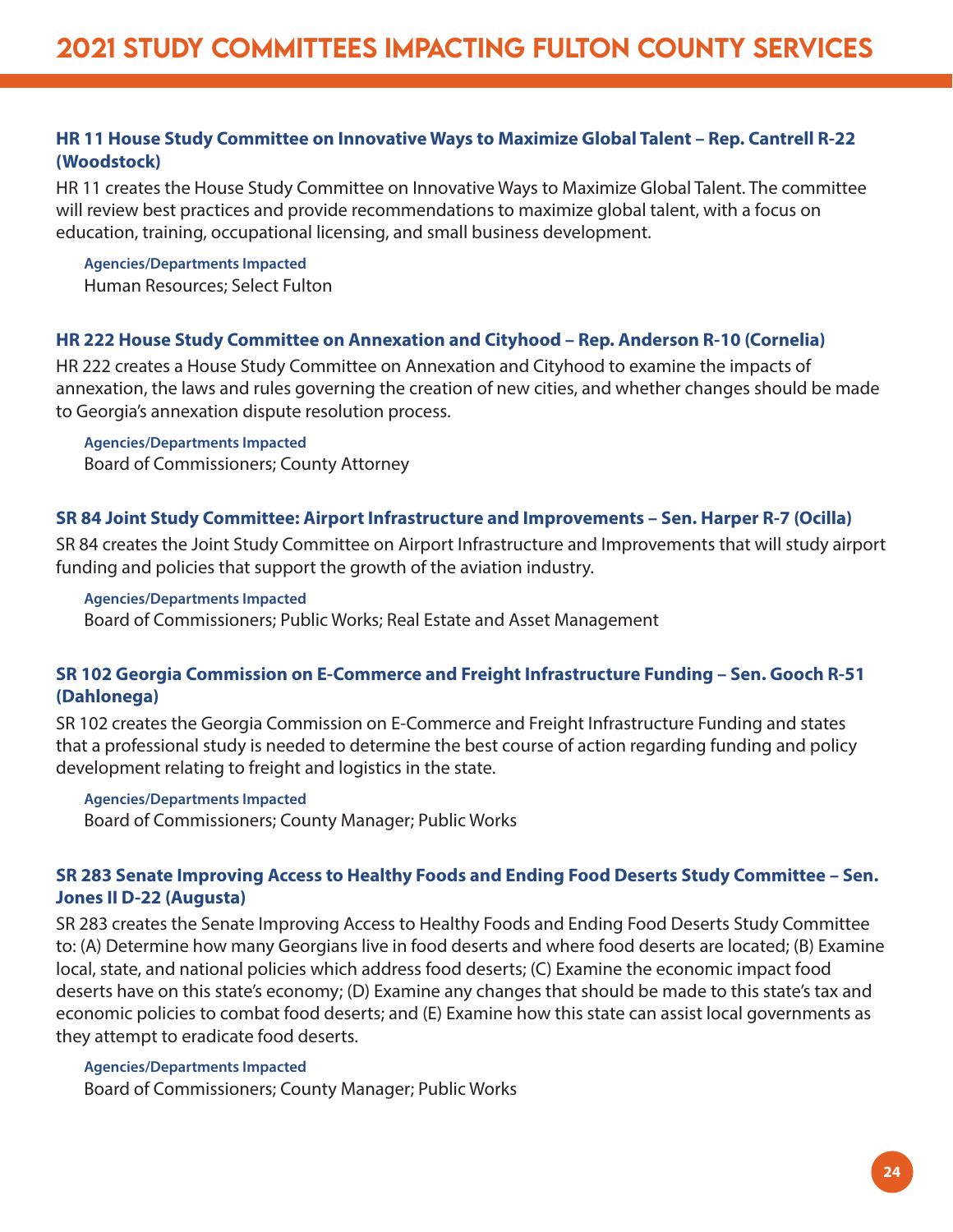#### <span id="page-24-0"></span>**VETOED LEGISLATION**

[SB 156 Labor and Industrial Relations;](https://www.legis.ga.gov/legislation/59620) appointment, oath, bond, power, duties, and authority of a chief labor officer – Sen. Harbin R-16 (Tyrone)

#### **GOVERNOR'S STATEMENT**

While I understand the frustration that many in our state have felt regarding the backlog of unemployment claims, Senate Bill 156 proposes significant infringements on the separation of powers guaranteed by Georgia's Constitution.

Senate Bill 156 would create the position of Chief Labor Officer within the Department of Labor that is appointed by and responsible to the Legislative Branch of state government. The bill would give the actions of the Chief Labor Officer "the same force and effect" as actions of the Commissioner of Labor.

The Georgia Constitution provides that "[t]he legislative, judicial, and executive powers shall forever remain separate and distinct; and no person discharging the duties of one shall at the same time exercise the functions of either of the others except as herein provided." GA. CONST. art. I, § 2, ¶ III. Interpreting this, the Georgia Supreme Court held that, "[a] legislative enactment violates separation of powers when it increases legislative powers at the expense of the executive branch, or when the enactment...prevent[s] the Executive Branch from accomplishing its constitutionally assigned functions ... even if it does not increase legislative powers." Perdue v. Baker, 586 S.E.2d 606, 615 (2003).

Further, the bill does not provide a conflict resolution mechanism between the Chief Labor Officer and the Commissioner of Labor despite powers being shared between the two. Instead, this bill would allow the Chief Labor Officer to seek a writ of mandamus against the Commissioner when the two experienced an irreconcilable dispute. This would put the State in the position of using taxpayer dollars to sue between two branches of the same government to enforce a remedy against a duly elected state official.

Rather than creating a new Chief Labor Officer position that reports directly to the legislature, I believe we should work with the Labor Commissioner to identify the challenges his agency is facing and ensure the Georgia Department of Labor is doing everything it can to review unemployment claims for validity and deliver payments for those who qualify. In addition, many Georgia employers are struggling to find workers for important manufacturing and service industries. For our state's economic momentum to continue, the Commissioner of Labor must do more to match employers with job seekers and make policy decisions that encourage more Georgians to return to the workforce.

#### **For the foregoing reasons, I VETO SENATE BILL 156.**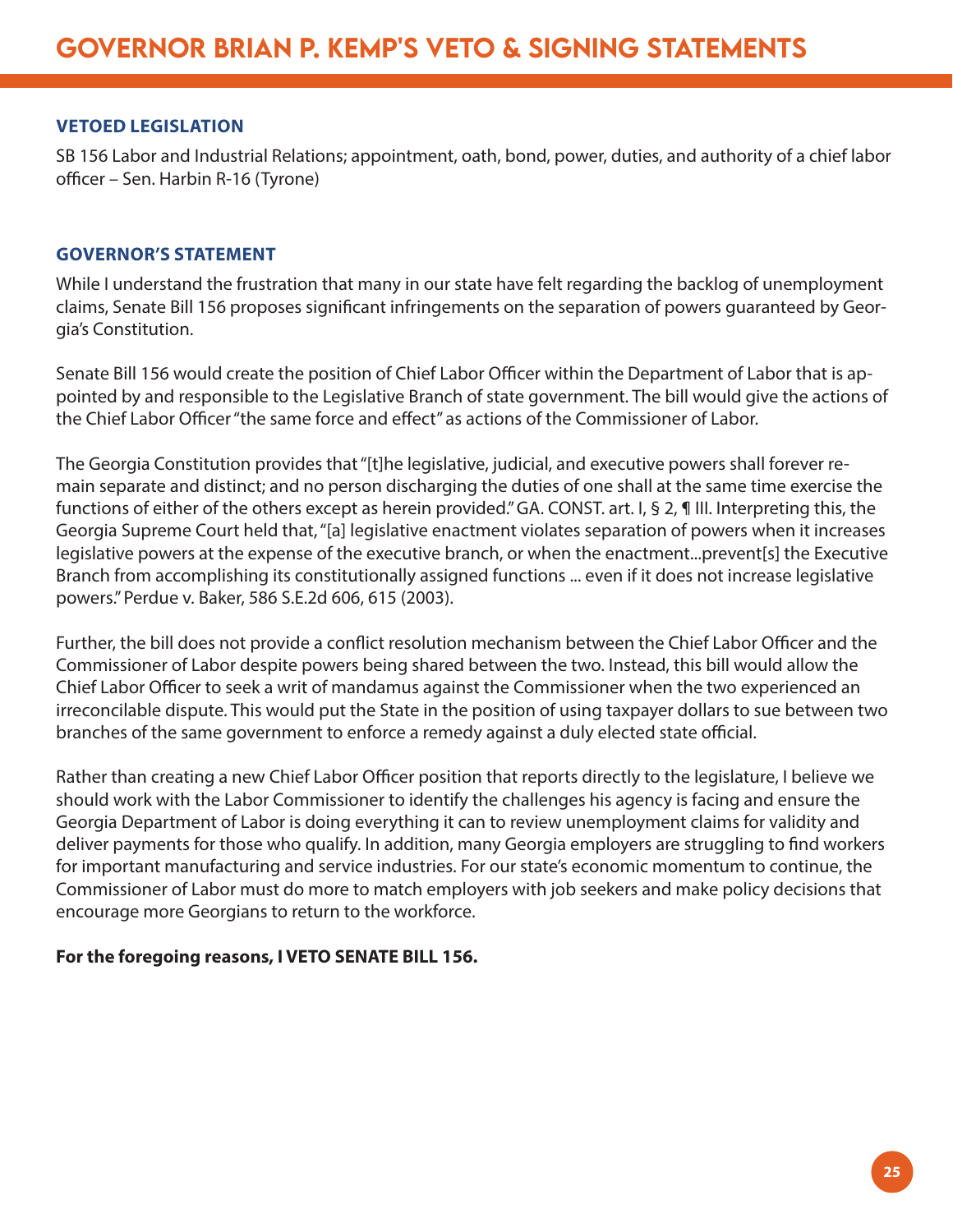### **SIGNED LEGISLATION**

[HB 160 Municipal Option Sales Tax \(MOST\) – Rep. Boddie D-62 \(East Point\)](https://www.legis.ga.gov/legislation/59073)

*EFFECTIVE: MAY 10, 2021; ACT 270* 

#### **GOVERNOR'S STATEMENT**

House Bill 160 expands the availability of Municipal Option Sales Tax ("MOST") to any city that operates a waste-water system that interconnects with the waste-water system of a municipality with an average flow of more than 85 million gallons per day. Currently, the City of Atlanta is the only waste-water system in the state with an average flow of more than 85 million gallons per day, and the only cities that are connected to Atlanta's system are Hapeville, East Point, and College Park.

It is my opinion that non-revenue generating services should be operated as self-funded units, with costs paid by system revenue rather than general tax revenues. By using sales tax to pay for water and sewer infrastructure, the system will be supported by visitors to the city, instead of system users. This model incentivizes mismanagement of services.

However, Atlanta has used MOST revenues to upgrade its water and sewer system beyond what can currently be similarly sustained by Hapeville, East Point, and College Park's user fees alone. This disparity must be addressed for the entire system to operate equitably.

Further, this bill allows for voters in these cities to pass a MOST referendum to address the disparity in funding between the interconnected systems.

Therefore, while I disagree with imposing sales taxes to fund system operation and upgrades, this bill allows for the voters of the cities of Hapeville, East Point, and College Park to decide whether such a tax is the right policy solution to solve the disparity between these cities systems and Atlanta's,

#### **For the foregoing reasons, I SIGN HOUSE BILL 160.**

#### **SIGNED LEGISLATION**

[HB 34 Audiology and Speech-Language Pathology Interstate Compact Act; enact – Rep. Belton R-112 \(Buck](https://www.legis.ga.gov/legislation/58823)head)

#### *EFFECTIVE: MAY 10, 2021; ACT 285*

## **GOVERNOR'S STATEMENT**

House Bill 34, the Audiology and Speech-Language Pathology Interstate Compact, is designed to streamline professional licensure across state lines and enhance regulatory information-sharing among regulators. Upon signature, Georgia will become the eleventh state to pass the Compact. In accordance with the Georgia Occupational Regulation Review Law, O.C.G.A. § 43-1A-1, et seq., this legislation received a favorable recommendation from the Georgia Occupational Regulation Review Council.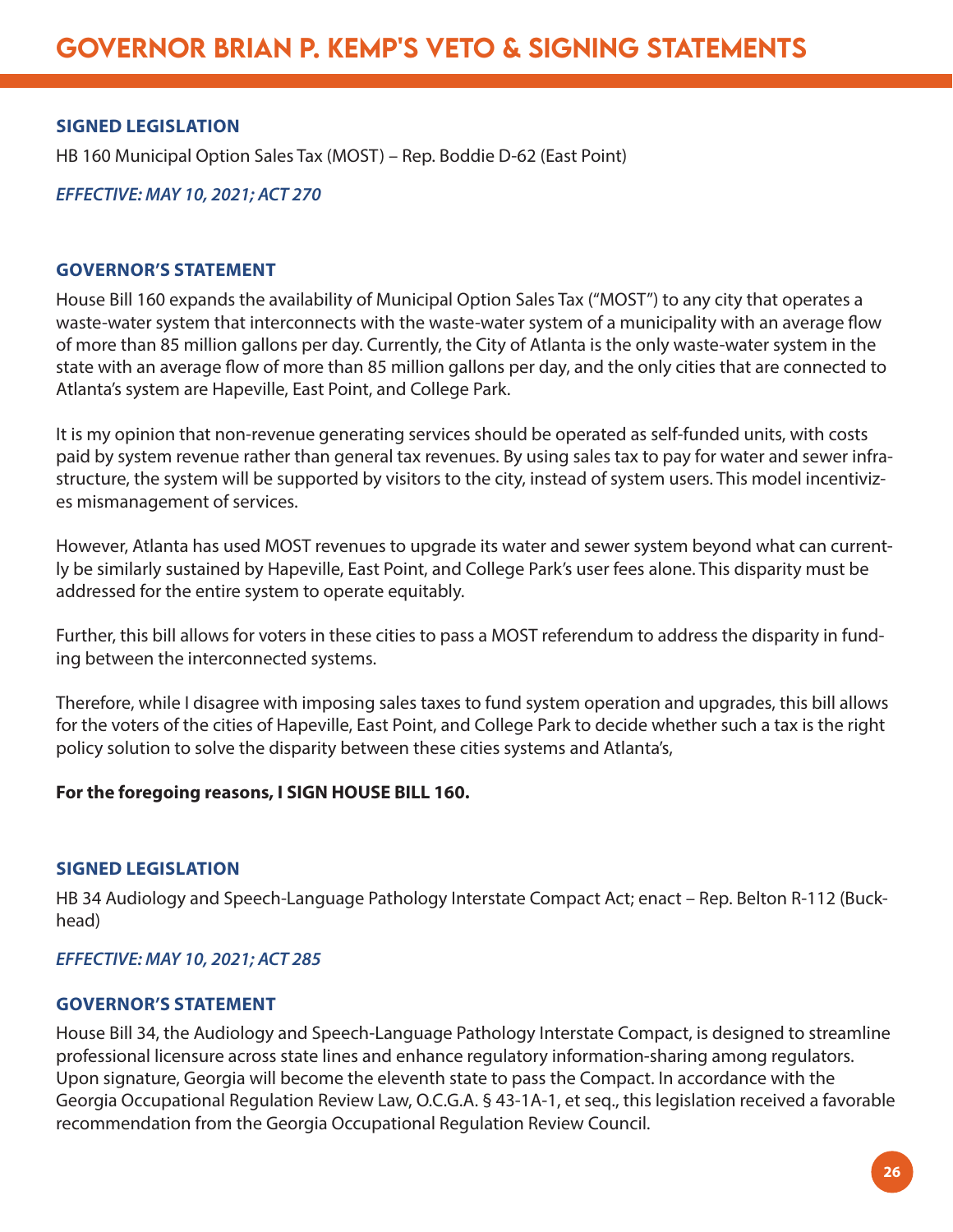### **GOVERNOR'S STATEMENT** *(continued)*

HB 34 Audiology and Speech-Language Pathology Interstate Compact Act (*continued)*

The objectives of multi-state or "compact" licensure laws are compelling. By standardizing licensure requirements and increasing data-sharing across state lines, workers can more easily practice their profession with less paperwork and standardized accountability by regulators in participating states. Uniform licensure is especially beneficial for the military community, and service members — along with their family members and dependents — have expressed a desire to see this legislation signed into law alongside many audiologists and speech-language pathologists.

This legislation allows for a "home state" audiology or speech-language pathology license for Georgia residents and a "privilege to practice" in Georgia for compact license-holders who reside in a "remote" member state. If you hold a home state compact license in a member state, you may apply for a privilege to practice in the compact's member states.

A handful of Georgia citizens have alleged that this legislation will gut existing state law mandating verification of an applicant's lawful presence for "public benefits," which includes a professional license. See O.C.G.A. § 50-36-1, et seq. The concern is that illegal immigrants will no longer have to verify their lawful presence before securing authorization to practice as an audiologist or speech-language pathologist in Georgia, taking jobs away from lawfully present individuals. This claim is false.

Conversely, in the last couple of weeks, I have received numerous letters of support from Georgia's military leaders reiterating the importance of these agreements for spouses who move from state to state with their families. Georgia is proud to be a state that supports our military heroes and their families, and I greatly appreciate the willingness of those who serve our country so selflessly.

To secure a home state audiology or speech-language pathology license, the applicant must satisfy threshold eligibility categories and comply with "the home state's qualifications for licensure or renewal of licensure," including "all other applicable state laws." See lines 215-217. Therefore, a home state license applicant must comply with 0.C.G.A. § 50-36-1, et seq. by verifying lawful status as an American citizen or federally authorized immigrant. The same is true for those seeking a privilege to practice in Georgia since the applicant's privilege to practice is also contingent on compliance with applicable state law, including O.C.G.A. § 50-36-1, et seq. regarding proof of lawful presence.

Therefore, I reject the claim that this compact legislation will circumvent existing state law mandating documentation of lawful presence in Georgia before issuance of state authorization to practice audiology or speech-language pathology.

#### **For the foregoing reasons, I SIGN HOUSE BILL 34.**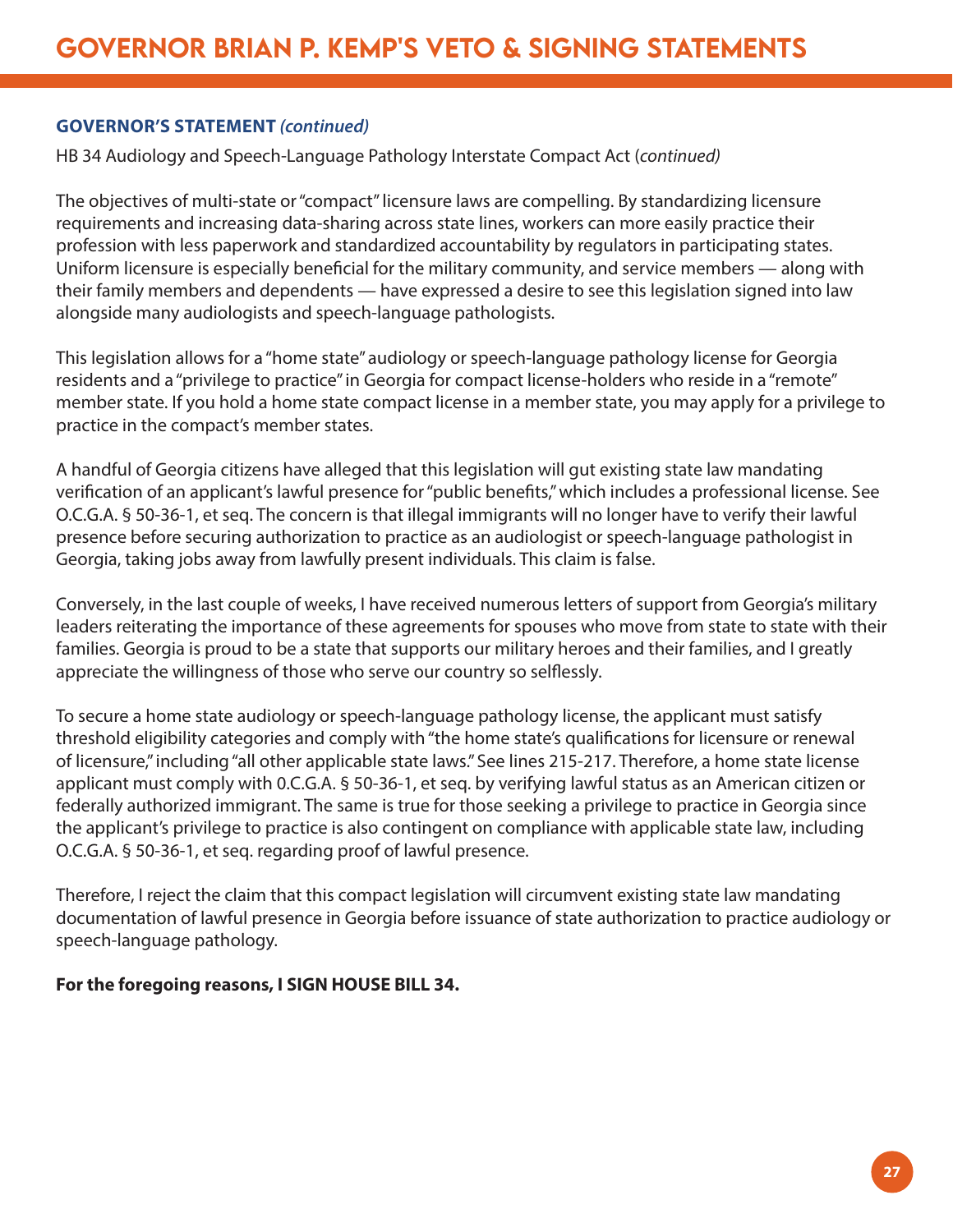### **SIGNED LEGISLATION**

[HB 268 The Occupational Therapy Licensure Compact Act; enact – Rep. Werkheiser R-157 \(Glennville\)](https://www.legis.ga.gov/legislation/59274)

*EFFECTIVE: MAY 10, 2021; ACT 286*

### **GOVERNOR'S STATEMENT**

Nearly identical to House Bill 34, House Bill 268 is the Occupational Therapy Licensure Compact Act. Upon signature, Georgia will become the second state to enact the Compact, which does not become effective until ten states enact the legislation. In accordance with the Georgia Occupational Regulation Review Law, O.C.G.A. § 43-1A-1, et seq., this legislation received a favorable recommendation from the Georgia Occupational Regulation Review Council.

The same Georgians who raised concerns about this legislation circumventing Georgia law regarding proof of lawful presence to obtain a professional license, O.C.G.A. § 50-36-1, et seq., hold concerns about House Bill 268. However, for a home state compact license and a privilege to practice in a remote state, this legislation demands compliance with applicable Georgia law regarding professional licensure, which clearly includes 0.C.G.A.

§ 50-36-1, et seq.

Likewise, here, I have received numerous letters of support from Georgia's military leaders reiterating the importance of these compacts for spouses who move from state to state with their families, Georgia is proud to be a state that supports our military heroes and their families, and I greatly appreciate the willingness of those who serve our country so selflessly.

#### **For the foregoing reasons, I SIGN HOUSE BILL 268.**

## **SIGNED LEGISLATION**

[HB 395 The Professional Counselors Licensure Compact Act; enact – Rep. Belton R-112 \(Buckhead\)](https://www.legis.ga.gov/legislation/59550)

## *EFFECTIVE: MAY 10, 2021; ACT 287*

## **GOVERNOR'S STATEMENT**

House Bill 395 is the Professional Counselors Licensure Compact Act. Upon signature, Georgia will become the first state to enact the Compact, which does not become effective until ten states enact the legislation. In accordance with the Georgia Occupational Regulation Review Law, O.C.G.A. § 43-1A-1, et seq., this legislation received a favorable recommendation from the Georgia Occupational Regulation Review Council.

Once again, a handful of Georgians raised concerns about the applicability of Georgia's statute for proving lawful presence to obtain a professional license, O.C.G.A. § 50-36-1, et seq., and House Bill 395. However, their concerns that this legislation circumvents state law mandating documentation of lawful presence before issuance or use of a compact license or privilege to practice are meritless.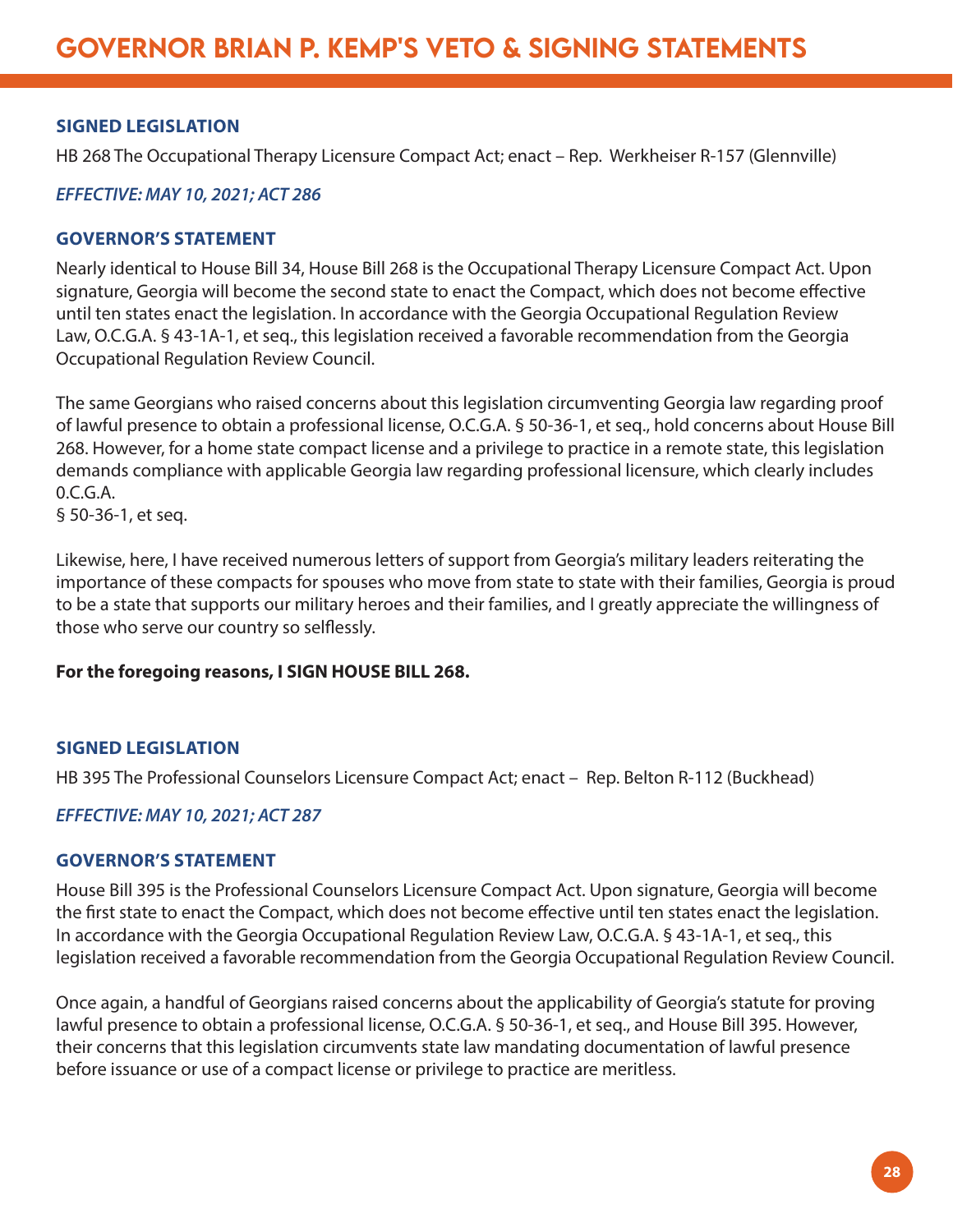#### **GOVERNOR'S STATEMENT** *(continued)*

Also, relevant here, I have received numerous letters of support from Georgia's military leaders reiterating the importance of these agreements for spouses who move from state to state with their families. Georgia is proud to be a state that supports our military heroes and their families, and I greatly appreciate the willingness of those who serve our country so selflessly.

For a home state compact license and a privilege to practice in a remote state, this legislation demands compliance with applicable Georgia law regarding professional licensure, which includes documentation of lawful presence as outlined in O.C.G.A. § 50-36-1, et seq., since the statute applies to professional licenses, a term which clearly encompasses both definitions for a home state "license" and "privilege to practice" in House Bill 395. To practice professional counseling in Georgia, an individual must be lawfully present and able to prove their status or they cannot obtain authorization to practice.

#### **For the foregoing reasons, I SIGN HOUSE BILL 395.**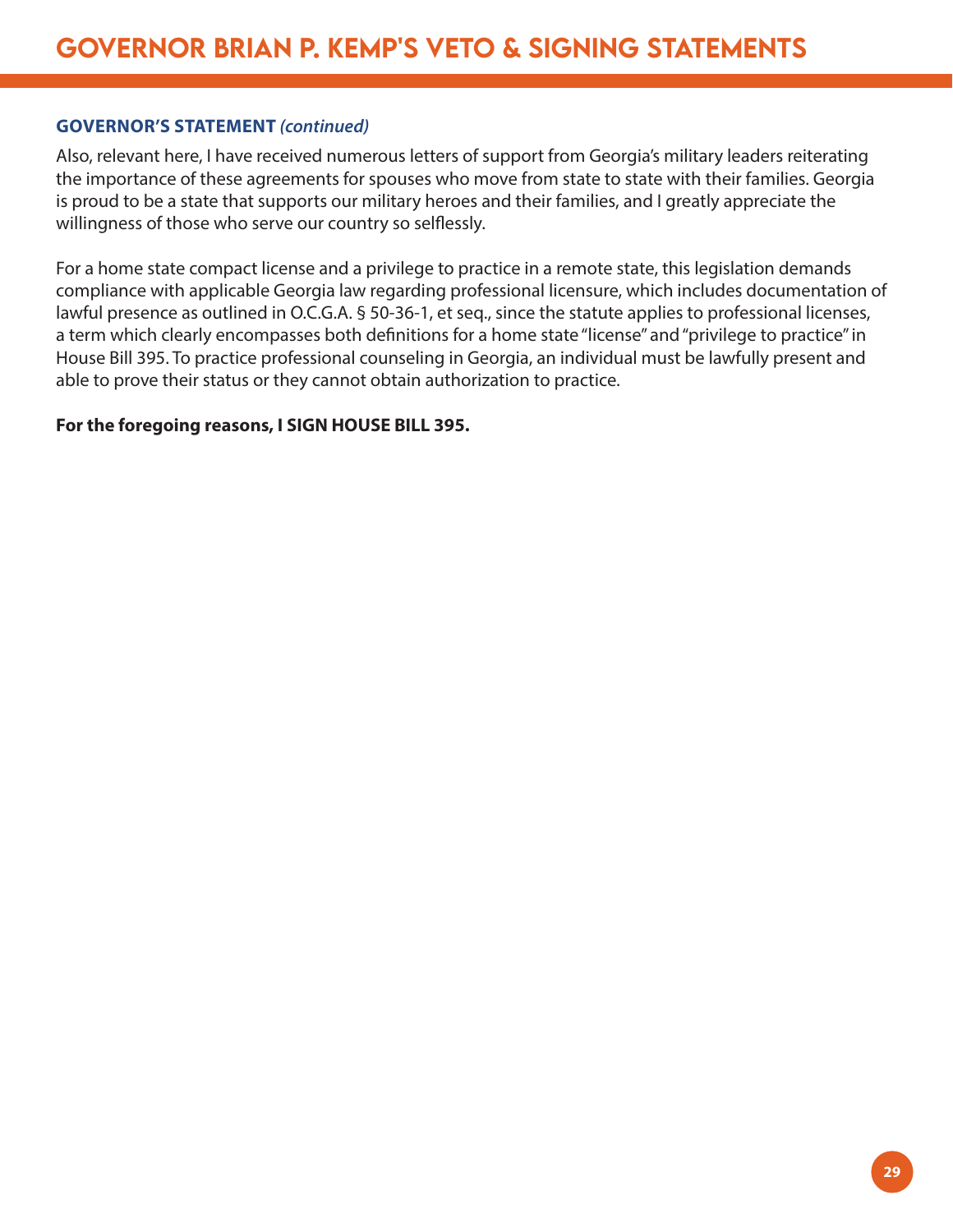## <span id="page-29-0"></span>FAILED LEGISLATION IMPACTING GEORGIA'S COUNTIES

## **BILL # AND SPONSOR BILL TITLE**

| HB 3 - Rep. Allen D-40 (Smyrna)                                       | Permit Requirements for Facilities that Emit Ethylene Oxide                          |
|-----------------------------------------------------------------------|--------------------------------------------------------------------------------------|
| HB 23 - Rep. Oliver D-82 (Decatur)                                    | Annexation; Include Schools in Dispute Resolution                                    |
| HB 24 - Rep. Oliver D-82 (Decatur)                                    | Annexation; Expand County Objection to Tax Abatements                                |
| HB 66 - Rep. Oliver D-82 (Decatur)                                    | Tax Abatement Notification Provided to Counties                                      |
| HB 86 - Rep. Stephens R-164 (Savannah)                                | Georgia Lottery Mobile Sports Wagering Integrity Act                                 |
| HB 109 - Rep. Clark R-147 (Warner Robins)                             | <b>Child Victim Protection Act of 2021</b>                                           |
| HB 117 - Rep. Wilensky R-79 (Dunwoody)                                | Low THC Oil Patient Registry; add ulcerative colitis                                 |
| HB 138 - Rep. Mainor D-56 (Atlanta)                                   | Law Enforcement Agencies Must Post Crimes by Apartment<br><b>Complex Monthly</b>     |
| HB 218 – Rep. Ballinger R-23 (Canton)                                 | <b>Expand Reciprocity for Weapons Permit/License</b>                                 |
| HB 247 - Rep. Carson R-46 (Marietta)                                  | Uniform rules of the road; distracted driving offense                                |
| HB 272 - Rep. Ballinger R-23 (Canton)                                 | Increase Juvenile Court Jurisdiction Age to 18                                       |
| HB 281 - Rep. Burchett R-176 (Waycross)                               | Mandatory Notice from Probate Court of Expiration of<br><b>Weapons Carry License</b> |
| HB 289 - Rep. Belton R-112 (Buckhead)                                 | Sovereign Immunity, Unlawful Assembly and Law<br><b>Enforcement Funding</b>          |
| HB 290 - Rep. Setzler R-35 (Acworth)                                  | Patient and Resident Representation Act                                              |
| HB 302 - Rep. Momtahan R-17 (Dallas)                                  | Local Permit Fees; Change Means of Calculation/Imposition                            |
| HB 333 - Rep. Efstration R-104 (Dacula)                               | Ethics in Government Act of 2021                                                     |
| HB 349 - Rep. McLeod D-105 Juvenile Code Revisions<br>(Lawrenceville) |                                                                                      |
| HB 352 - Rep. Momtahan R-17 (Dallas)                                  | Property Tax System Overhaul                                                         |
| HB 371 - Rep. Gunter R-8 (Blairsville)                                | Certain Court Proceedings via Video Conferencing                                     |
| HB 411 - Rep. Gullet R-19 (Dallas)                                    | <b>Create Prosecuting Attorneys Oversight Commission</b>                             |
| HB 435 - Rep. Anderson R-10 (Cornelia)                                | <b>Bids; Public Works Construction Projects Exception</b>                            |
| HB 449 - Rep. Smith R-133 (Pine Mountain)                             | Revise Georgia Utility Facility Protection Act                                       |
| HB 463 - Rep. Gilliard D-162 (Garden City)                            | Increase 911 Fees Charged by Counties and Municipalities                             |
|                                                                       |                                                                                      |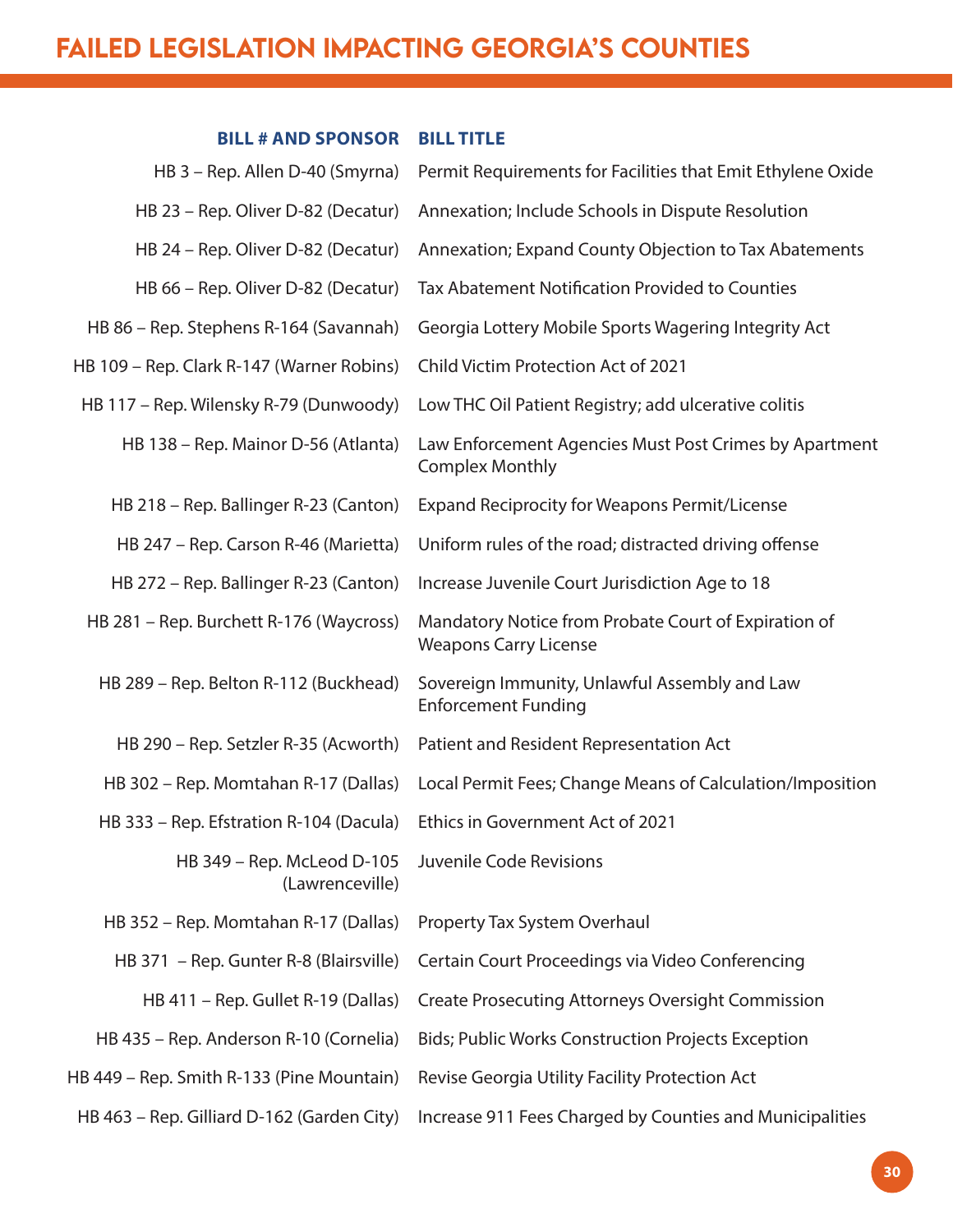## FAILED LEGISLATION IMPACTING GEORGIA'S COUNTIES

## **BILL # AND SPONSOR BILL TITLE**

| HB 464 – Rep. Scoggins R-14 (Cartersville)        | Guardianship of a Minor Filed in Probate Court May be<br><b>Transferred to Juvenile Court</b>  |
|---------------------------------------------------|------------------------------------------------------------------------------------------------|
| HB 531 – Rep. Fleming R-121 (Harlem)              | Elections; Omnibus Bill                                                                        |
| HB 590 - Rep. Hogan R-179 (St. Simon's<br>Island) | Mental health; grant program to establish assisted<br>outpatient treatment programs            |
| HB 642 - Rep. Burnough D-77 (Riverdale)           | Property Tax; Taxability of Government-Owned Airport<br>Property Outside of Owner's Boundaries |
| HB 643 – Rep. Burnough D-77 (Riverdale)           | Property Tax; Taxability of Airport Lands Located outside<br>Jurisdiction                      |
| HB 713 – Rep. Dempsey R-13 (Rome)                 | Reducing Street Homelessness Act of 2021                                                       |
| HB 717 – Rep. Cooper R-43 (Marietta)              | <b>Mental Health Jail Diversion</b>                                                            |
| HB 798 – Rep. S. Evans D-57 (Atlanta)             | Fulton County Board of Commissioners; provide<br>compensation of chairperson and other members |
| HR 30 - Rep. Stephens R-164 (Savannah)            | Constitutional Amendment; Authorize Casino Gambling in<br>Georgia                              |
| HR 186 - Rep. Buckner D-137 (Junction<br>City)    | Joint Medicaid Sustainability Study Committee                                                  |
| SB 10 - Sen. Jones D-10 (Decatur)                 | Jaye Mize Law                                                                                  |
| SB 30 – Sen. Beach R-21 (Alpharetta)              | Rural Georgia Jobs and Growth Act                                                              |
| SB 41 - Sen. Hufstetler R-57 (Rome)               | Tax Commissioners Retirement Fund of Georgia                                                   |
| SB 52 - Sen. Thompson R-14 (White)                | Cybersecurity; Defense to Liability for Businesses                                             |
| SB 76 - Sen. Carson R-46 (Marietta)               | <b>Next Generation 911 Fund</b>                                                                |
| SB 95 - Sen. Ginn R-47 (Danielsville)             | Public Hearings; Authorize by Teleconference                                                   |
| SB 98 - Sen. Beach R-21 (Alpharetta)              | Georgia Freight Railroad Program                                                               |
| SB 142 – Sen. Mullis R-53 (Chickamauga)           | Legalize Sports Betting                                                                        |
| SB 148 - Sen. Hufstetler R-57 (Rome)              | <b>State Revenue Study Committee</b>                                                           |
| SB 164 - Sen. Hufstetler R-57 (Rome)              | HIV Tests; modernization of HIV related laws to align with<br>science                          |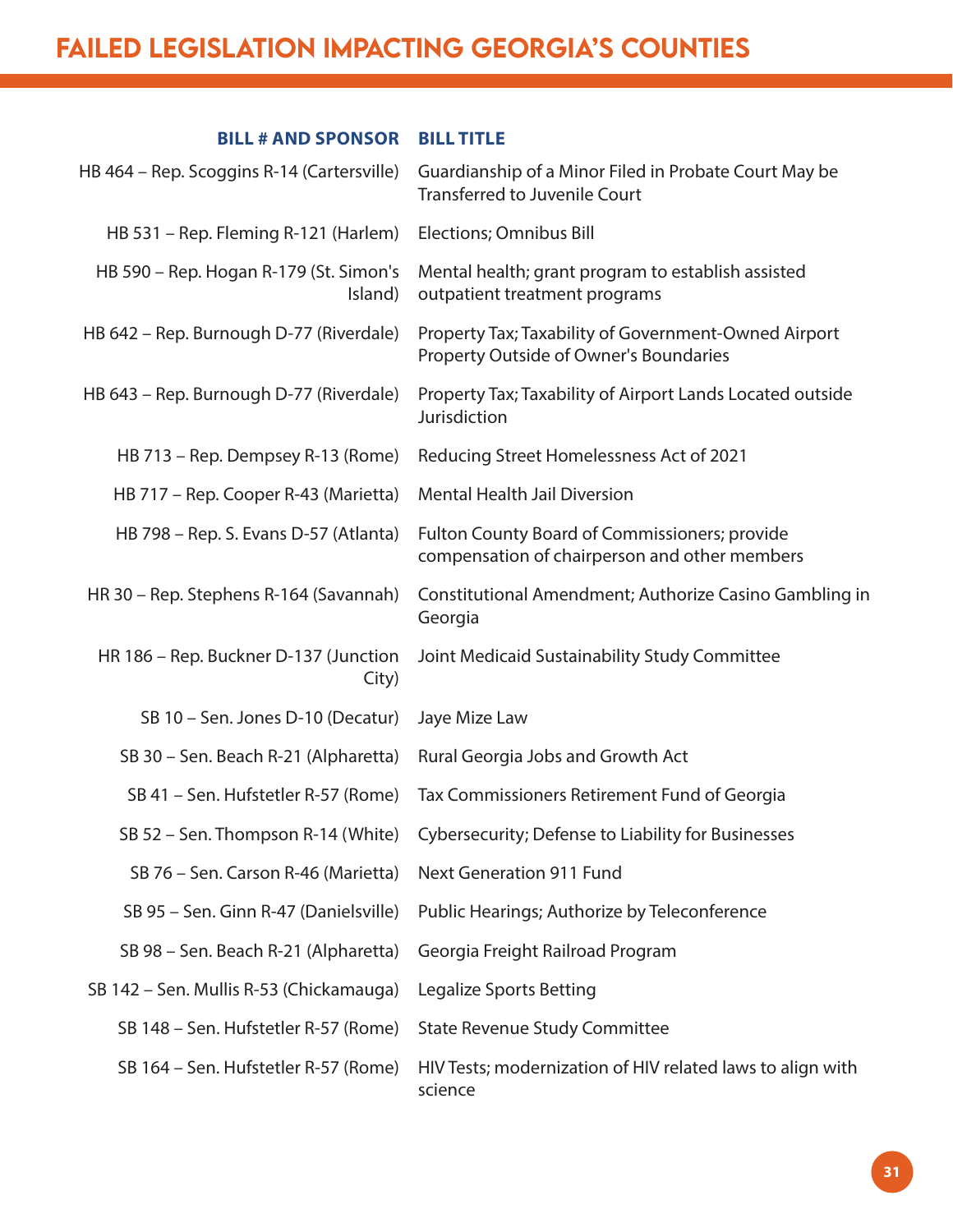## FAILED LEGISLATION IMPACTING GEORGIA'S COUNTIES

## **BILL # AND SPONSOR BILL TITLE**

| SB 171 – Sen. Robertson R-29 (Cataula)  | Safe Communities Act of 2021                                                                                                                       |
|-----------------------------------------|----------------------------------------------------------------------------------------------------------------------------------------------------|
| SB 183 - Sen. Robertson R-29 (Cataula)  | Revise Requirement for Office of Sheriff                                                                                                           |
| SB 200 - Sen. Anavitarte R-31           | Emergency Powers of the Governor; certain business and<br>religious institutions may continue to resume operations;<br>certain states of emergency |
| SB 217 - Sen. Kennedy R-18 (Macon)      | Bona Fide Coin Operated Amusement Machines Revisions                                                                                               |
| SB 218 - Sen. Walker III R-20 (Perry)   | County Officials Indicted for Felonies Cannot Receive Pay                                                                                          |
| SB 241 - Sen. Dugan R-30 (Carrollton)   | Elections and Voting; revise comprehensively                                                                                                       |
| SB 256 - Sen. Burke R-11 (Bainbridge)   | Appointment of District Health Directors                                                                                                           |
| SB 276 - Sen. Kennedy R-18 (Macon)      | County Law Libraries; authorize charging and collection of<br>law library fees in county recorders' courts and magistrate<br>courts                |
| SR 26 - Sen. Harper R-7 (Ocilla)        | <b>Constitutional Amendment; Allowing State to Issue Bonds</b><br>for Airport Projects                                                             |
| SR 135 - Sen. Mullis R-53 (Chickamauga) | <b>Constitutional Amendment; Sports Betting</b>                                                                                                    |
| SR 154 – Sen. Orrock D-36 (Atlanta)     | Joint Study Committee for Strengthening Georgia's Future<br><b>Workforce Funding</b>                                                               |